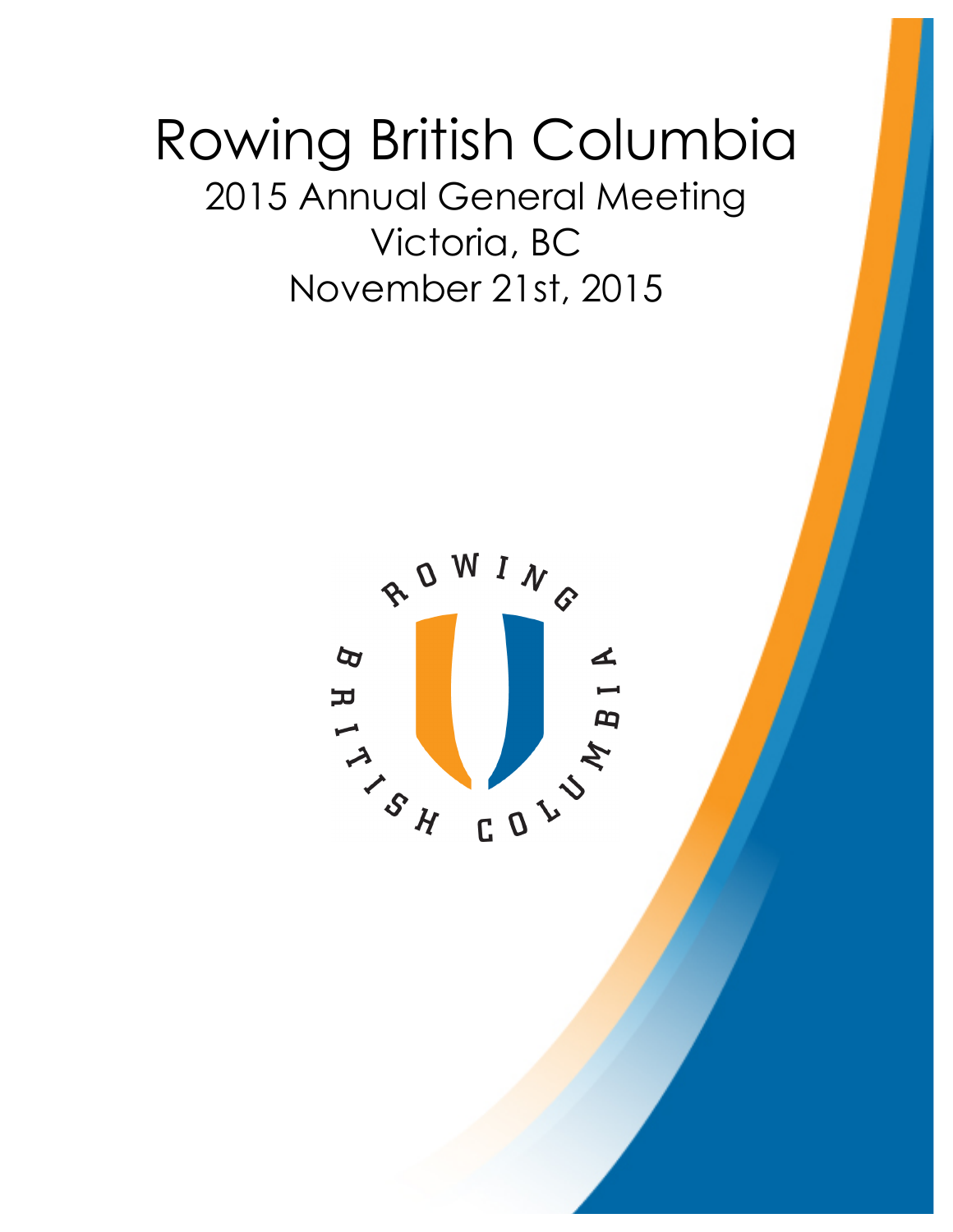# **2015 Rowing British Columbia Annual General Meeting Package**

# **Table of Contents**

| $\mathbf{L}$   | Notice of Meeting                                 | $\overline{2}$ |
|----------------|---------------------------------------------------|----------------|
| $\mathbb{I}$ . | Annual General Meeting Agenda                     | 3              |
| $\mathbb{H}.$  | Schedule of Events                                |                |
| IV.            | Rowing BC 2014 AGM Draft Minutes                  | 5              |
| V.             | Auditor's Report and Audited Financial Statements | 10             |
|                | VI. Nominating Committee Report                   | 23             |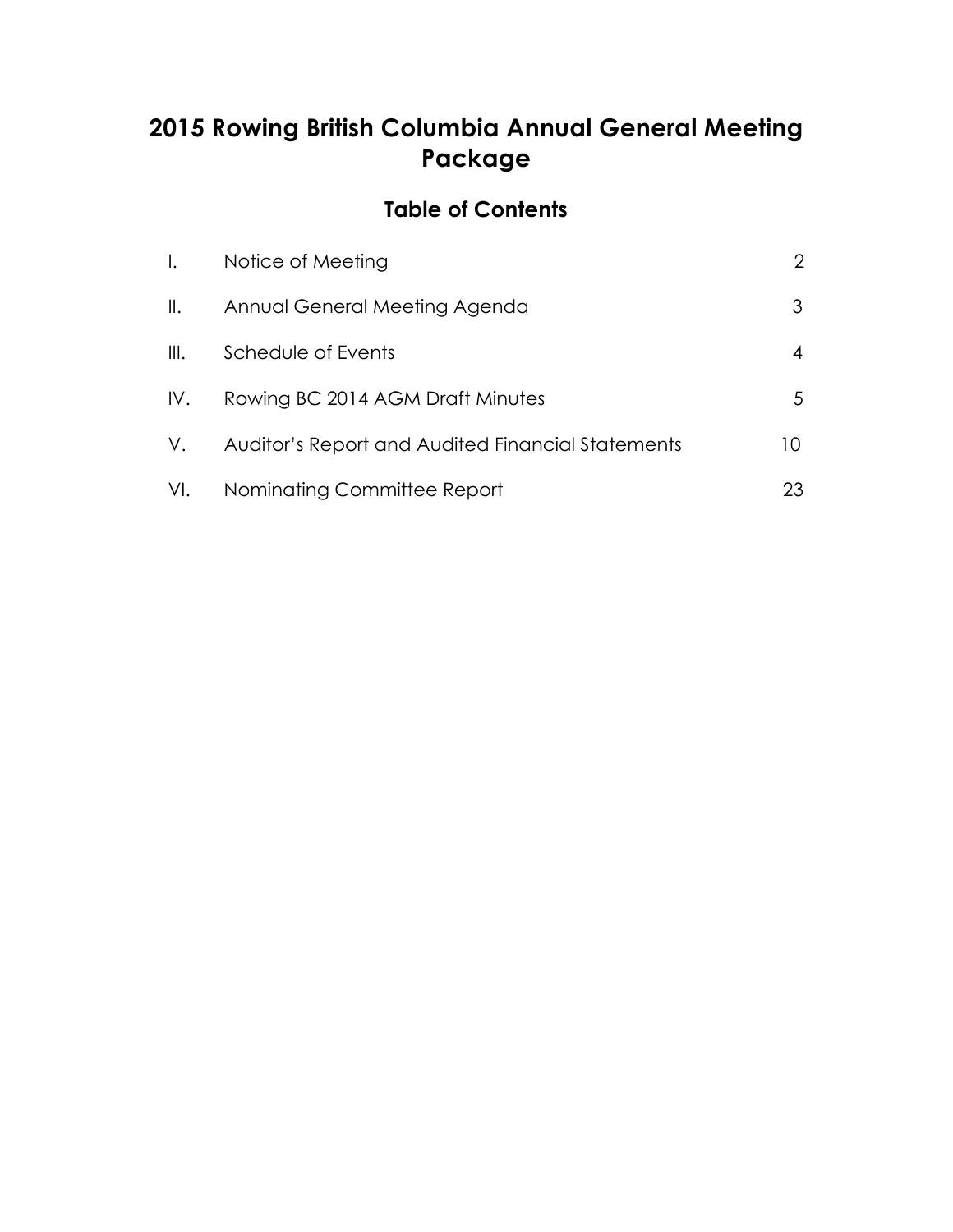# **2015 ANNUAL GENERAL MEETING**

<span id="page-2-0"></span>**NOTICE** is hereby given to all members of Rowing British Columbia that the 2015 Annual General Meeting will be held **Saturday, November 21st, 2015** at **10:30 a.m**.

The meeting will be held at the **Delta Victoria Ocean Pointe Resort, Victoria, BC.**

The business of the meeting shall include:

- Acceptance of the auditor's report and financial statements for 2014-2015
- Appointment of auditor's for 2015-2016
- Election of Treasurer and Directors at Large
- Other business

For full AGM details please visit www.rowingbc.ca.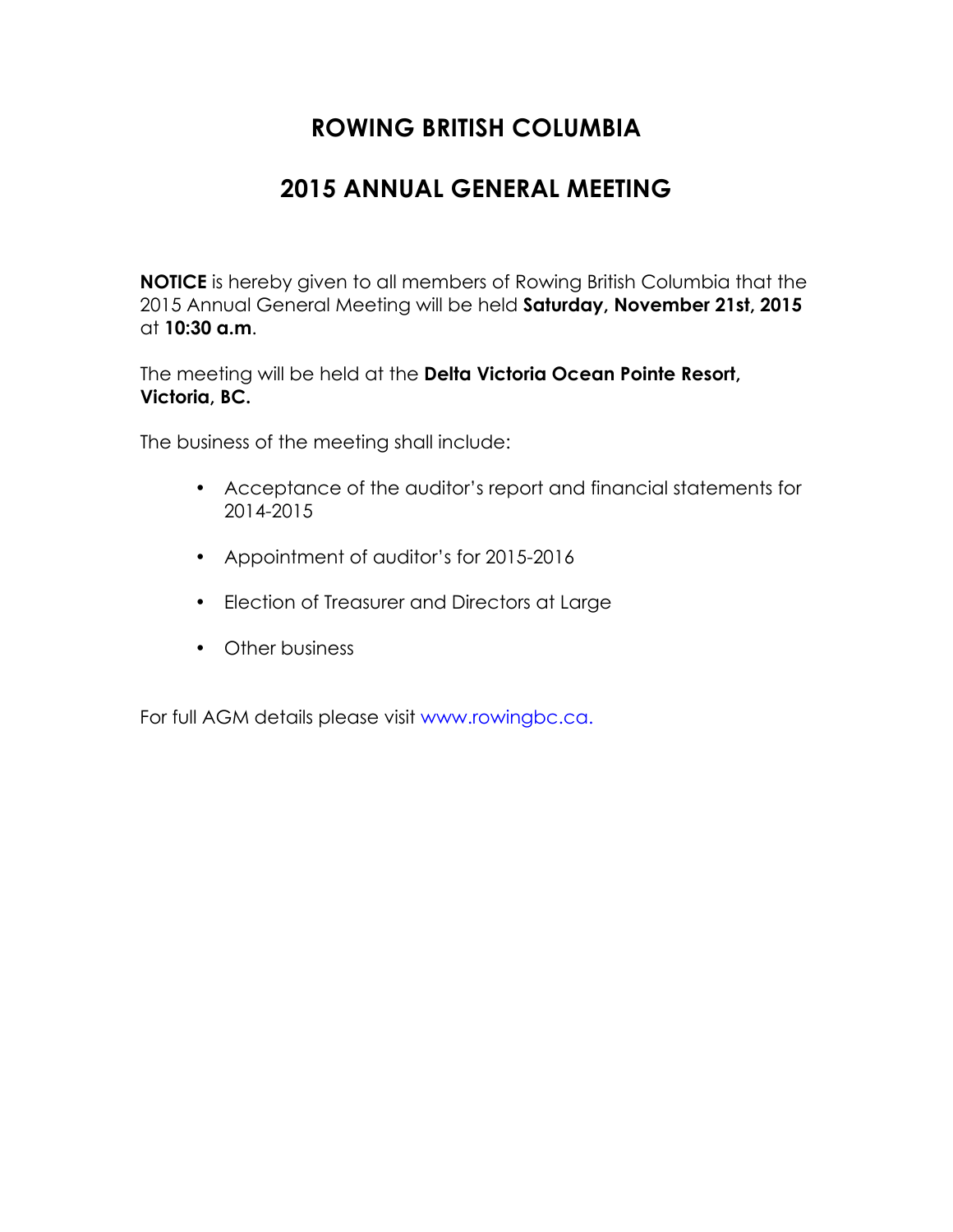# **AGENDA**

# **ANNUAL GENERAL MEETING**

- <span id="page-3-0"></span>1. Call to Order
- 2. Reading of the Meeting Notice
- 3. Verification of Credentials
- 4. Roll Call
- 5. Approval of the Agenda *Motion approving Agenda of 2015 AGM*
- 6. Approval of Minutes of the 2014 AGM *Motion approving minutes of the 2014 AGM*
- 7. President's Report
- 8. Auditors' Report and Financial Statements *Motion accepting Auditor's Report and Financial Statements for the year ending March 31, 2015*
- 9. Director Terms *Motion confirming two-year Director terms during transition at the 2014 AGM*
- 10. Election of Treasurer and Directors at Large *Motion confirming acclamation of Treasurer and Directors at Large*
- 11. Appointment of Auditor for 2015-2016 *Motion approving Auditors for 2015-2016*
- 12. New Business
- 13. Adjournment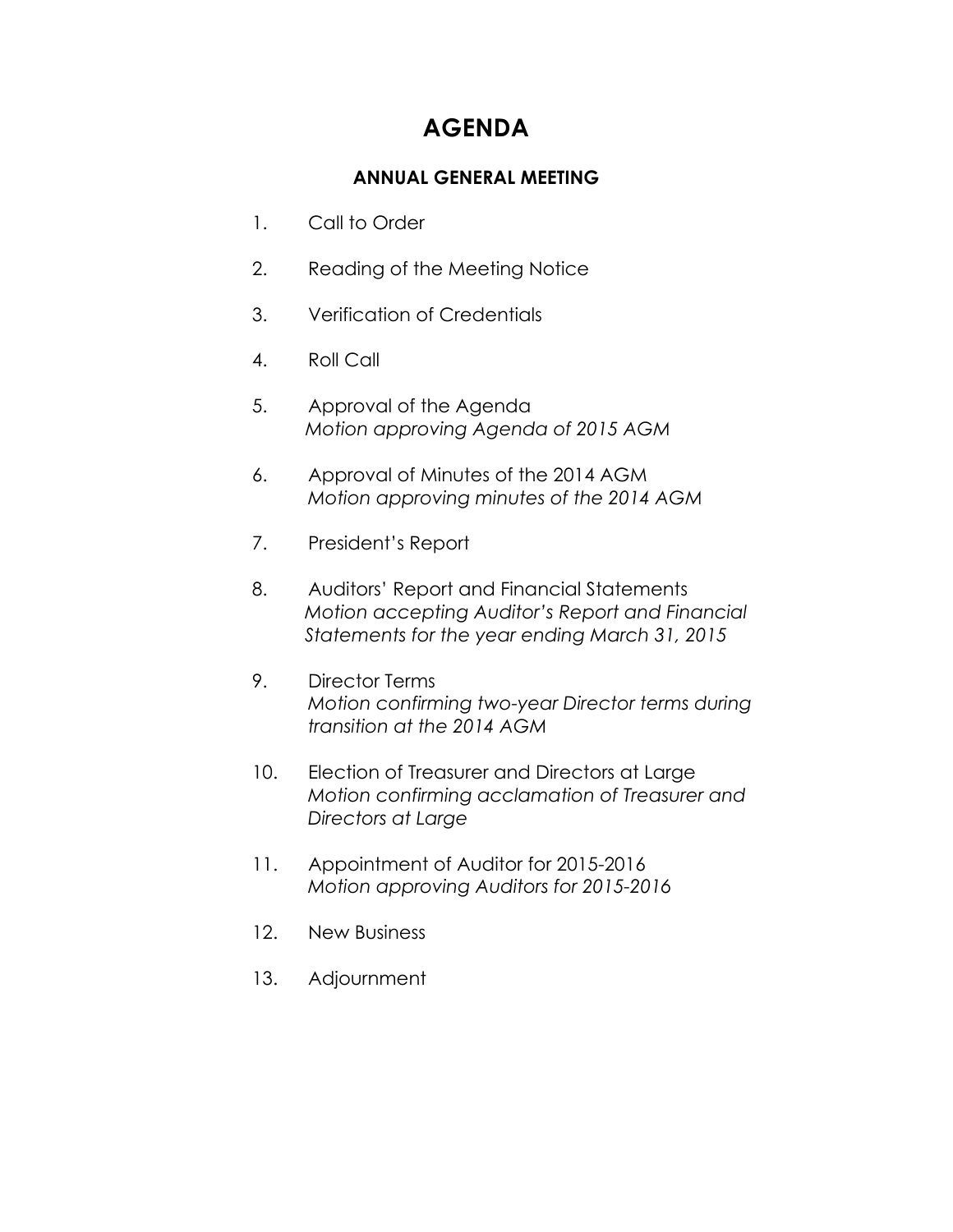# <span id="page-4-0"></span>**2015 Annual General Meeting Schedule of Events**

Saturday, November 21st, 2015 Delta Victoria Ocean Pointe Resort, Victoria, BC.

| Time        | Event                             |
|-------------|-----------------------------------|
| 9:30-10:30  | <b>Breakfast and Check-In</b>     |
| 10:30-11:00 | <b>Annual General Meeting</b>     |
| 11:00-12:30 | 2015 Activity and 2016 Priorities |
| 12:30-2:00  | Lunch and Member Forum            |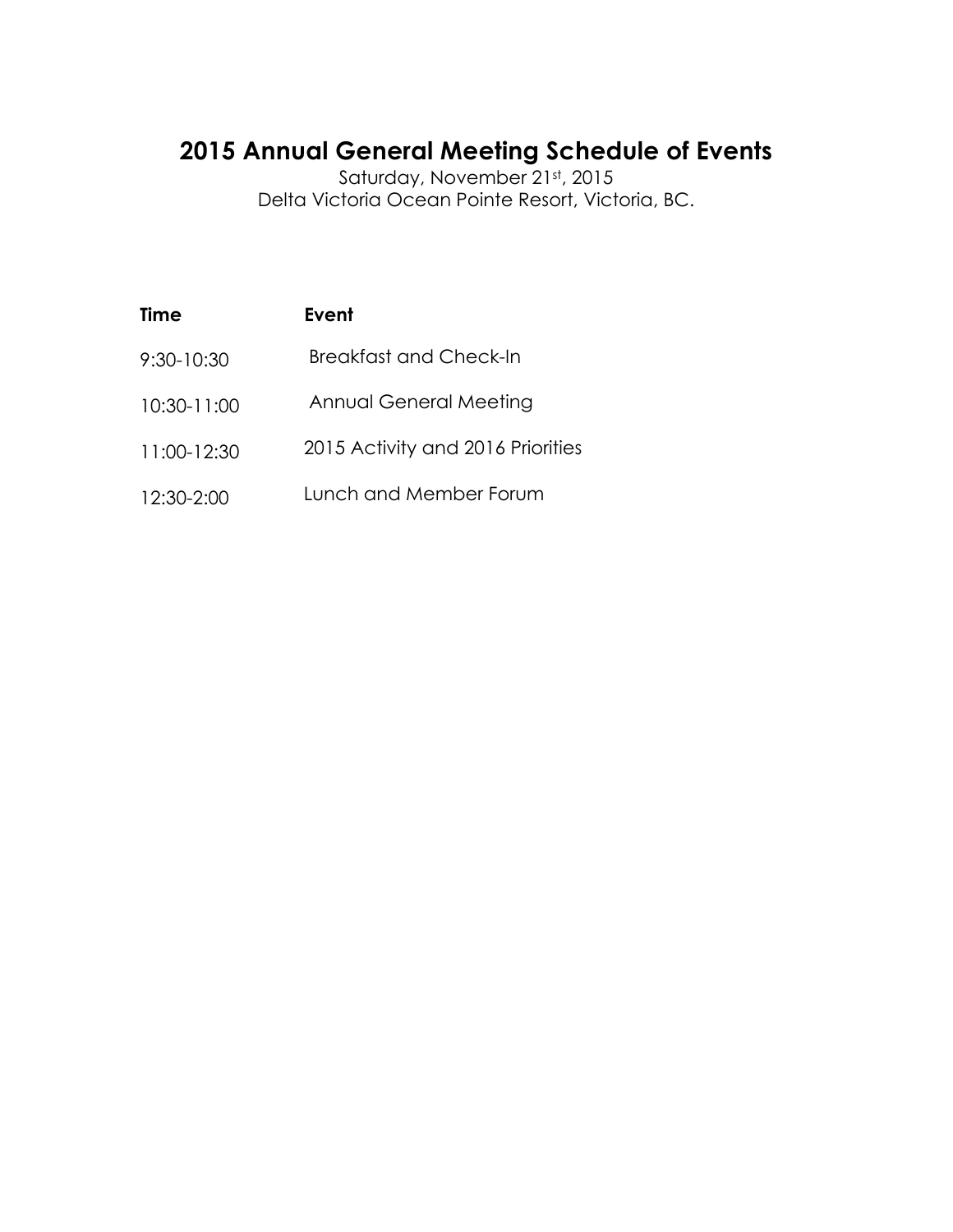# <span id="page-5-0"></span>**MINUTES-DRAFT**

# **Rowing BC – Annual General Meeting**

# **Saturday November 22, 2014 10:00 am**

# **British Columbia Institute of Technology – Partnership Wing, Richmond, BC**

Chair: Peter Jackson, President Secretary: Laurel Glanfield, Director

Directors present: Peter Jackson, Laurel Glanfield, Darryl DeLeeuw, Tim Henderson

Provincial Coaches: Martin George

Staff: Jennifer Fitzpatrick and Edward Vaughan

Regrets: Herb Evers, Cinda Ewton, Ian Gordon

# **1. Call to Order.**

# **2. Reading of the Meeting Notice.**

The President welcomed all attendees and read the Notice of the AGM.

# **3. Roll Call:**

30 member clubs represented, 21 in person and 9 by proxy; 4 board members: 34 votes.

# **4. Approval of the Agenda.**

St Michaels University School motioned, Locarno Sailing Club seconded. **"That the agenda for the 2014 Annual November 22, 2014 meeting be approved."**

Motion Passed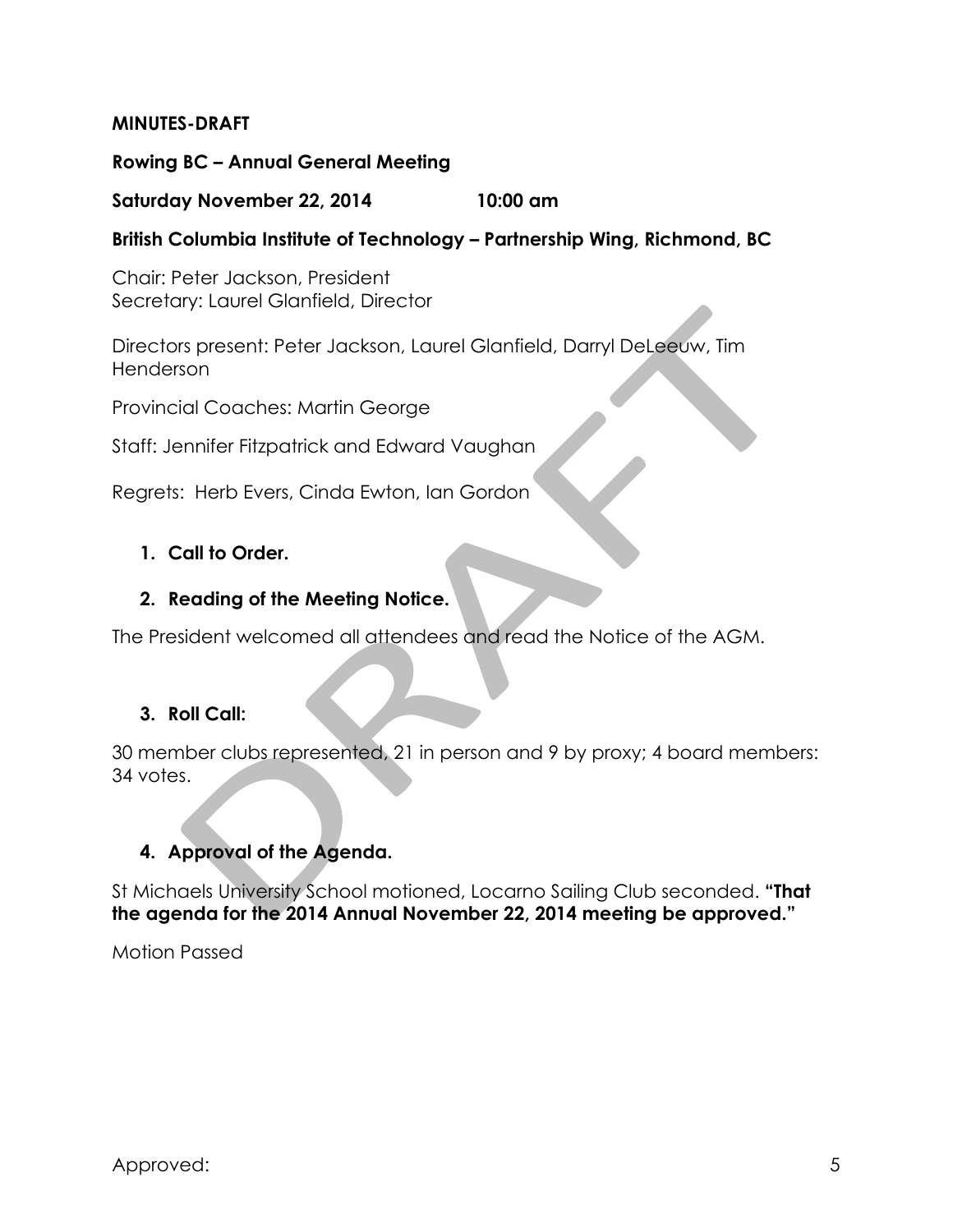# **5. Approval of the Minutes of the 2013 Annual General Meeting.**

Vancouver Rowing Club motioned, Vernon Rowing & Dragon Boat Club seconded. **"That the minutes of the November 16, 2013 AGM be approved."**

Motion Passed

# **6. Treasurer – Auditors Report and Financial Statements**

Highlights:

- Surplus as of 2014
- Deficient as of 2015

Comments:

- None

St. Michaels University School motioned, False Creek Rowing Club seconded. **"To approve the 2014 financial statements as presented."**

Motion Passed

# **7. Appointment of Auditors:**

Vancouver Rowing Club motioned, Nicomekl Rowing Club seconded. **"That the firm of Hay & Watson, be reappointed as the Rowing BC auditors for the 2015 year"**

Motion Passed

# **8. Election of Officers and Regional Representatives:**

Peter Jackson read the nominations received and called for nominations from the floor, twice each position, as follows:

President, Secretary, VP-Coach Development, VP-Marketing, VP-Club Development

**President:** Two-Year Term. **Peter Jackson** has been nominated.

- **Acclaimed.**

Approved: 6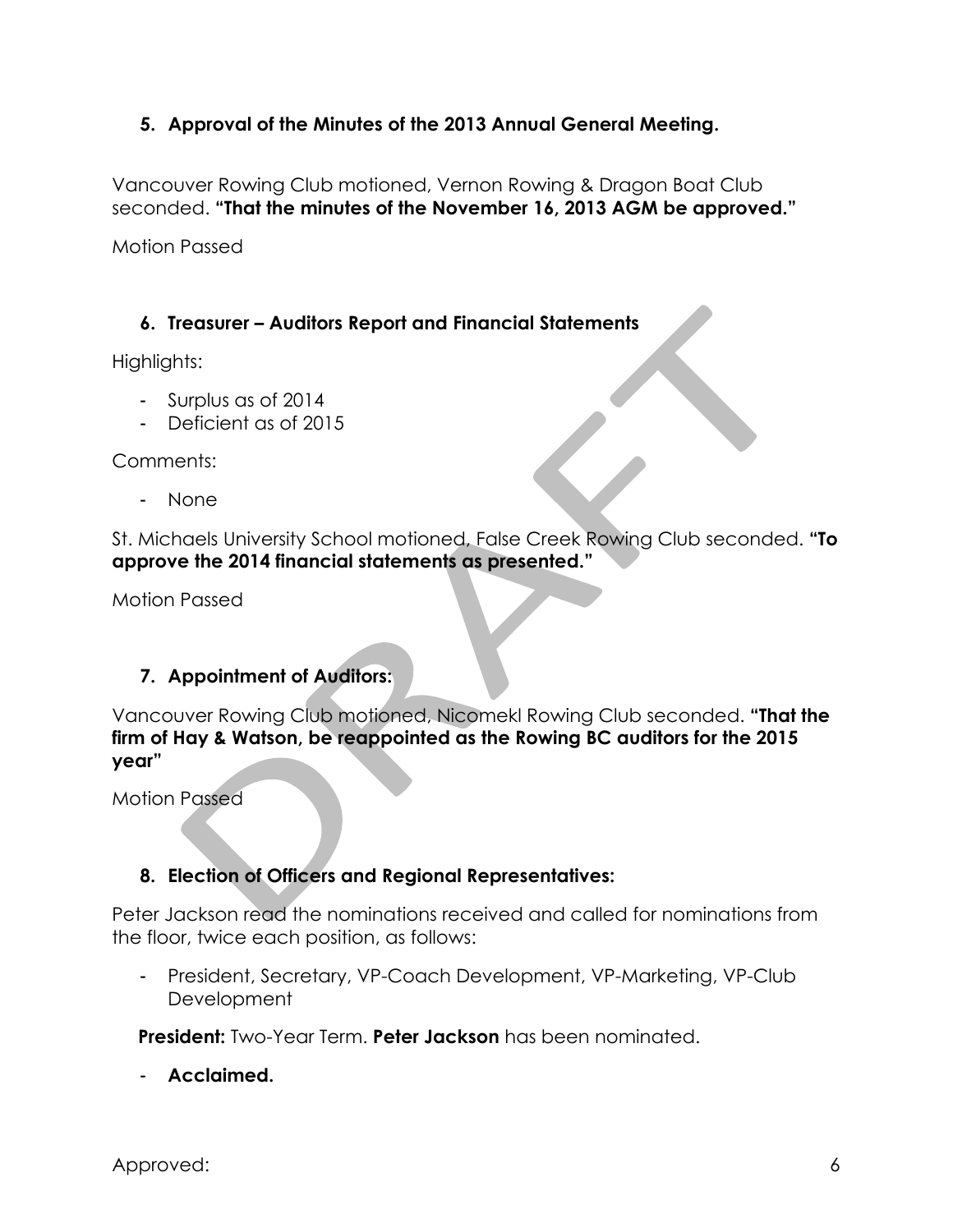**Secretary:** Two-Year Term. **Herb Evers** has been nominated.

- **Acclaimed**

**VP- Coach Development:** Two-Year Term. **Darryl de Leuuw** has been nominated

- **Acclaimed**

**VP- Marketing:** One-year Term. **Darcy Hortness (née Marquardt)** has been nominated

- **Acclaimed**

 **VP- Club Development:** Two-Year Term **Janice Mason** has been nominated

- **Acclaimed**
- **9. By-Laws**

# **Motion to adopt proposed By-laws:**

Highlights:

- There are 2 motions
	- o Adopt proposed by-laws
	- o Transition Vice-Presidents to Directors at Large
- Set out changes outlined in Memo
	- o Details outlined in Slide-Show for attendees
	- o Presented by Rowing BC President Peter Jackson

# Comments:

- Nicomekl: Does Rowing BC have a constitution? Can these changes be made?
	- o A: Constitution has unalterable points within it.
- Nicomekl: Looks like work should be spread across board. Looks less transparent. How to make board members accountable?
	- o A: As society moves towards larger year budget, more work is being handled by Staff. President feels that is better to be done than have work done by Board Members
	- o Tim Henderson: Committees come under the VP-Competitions. The work is done by an individual that is not on the board. Staff comes to board and then discussion begins. Chair works closest with ED. More effective and accountable for Committee work to come to the board, discussion happens. Chairs to work directly with the ED.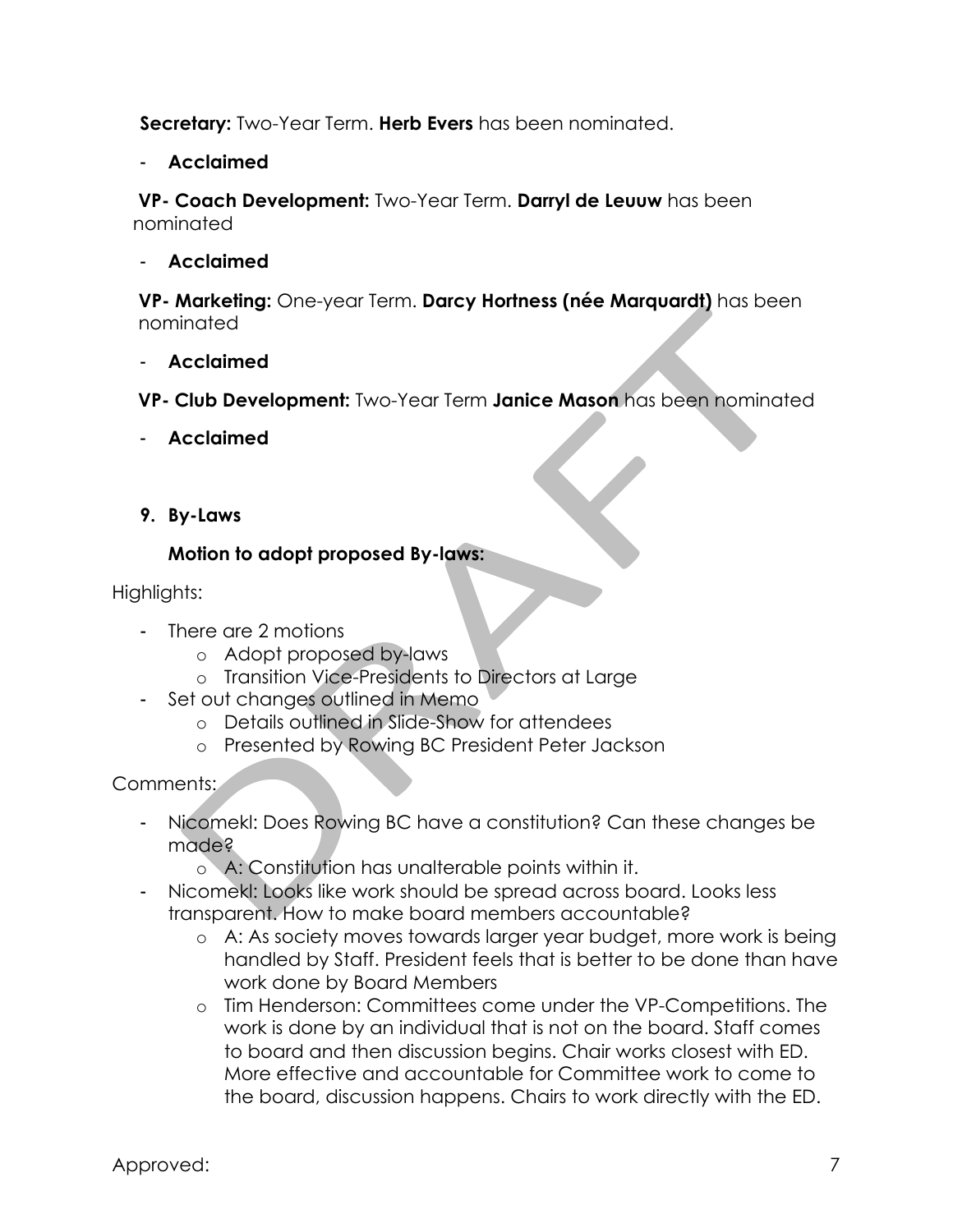When issues need to be resolved, a working group is put together (board members, experts, volunteers) and gives board more flexibility. Board is better able to provide direction to staff

- Thunderbird RC: Is the Rowing BC Board constrained to Four Years?
	- o Board is elected on a 2 years basis

False Creek motioned, Shawnigan Lake School seconded. **"That the proposed by-laws at the 2014 AGM be accepted as presented."**

Motion Passed

# **Motion to transition Vice-Presidents to Director at Large:**

UBC motioned, Vancouver Rowing Club seconded. **"That the transition of the Vice-President to Directors at Large at the 2014 AGM be accepted as presented."**

Motion Passed

# **10.Ratify Actions of Board**

# **Motion ratifying the actions of the Board for 2014:**

Highlights:

- Much larger discussion will be had later in AGM

Comments:

- Nicomekl RC: Explain what that means? If we ratify, no one can sue Rowing BC?
	- o Membership ratifies/agrees with the actions of the board.
- David Calder: Shouldn't we see the full report before we ratify?
	- o Annual Report and Presentation will explain in full detail about the Action of the Board.

Burnaby Lake RC motioned, Nanaimo Rowing Club seconded. **"That the transition of the Vice-President to Directors at Large at the 2014 AGM be accepted as presented."**

Motion Passed

**11.New Business:**

None

# **12. Adjournment**

Approved: 8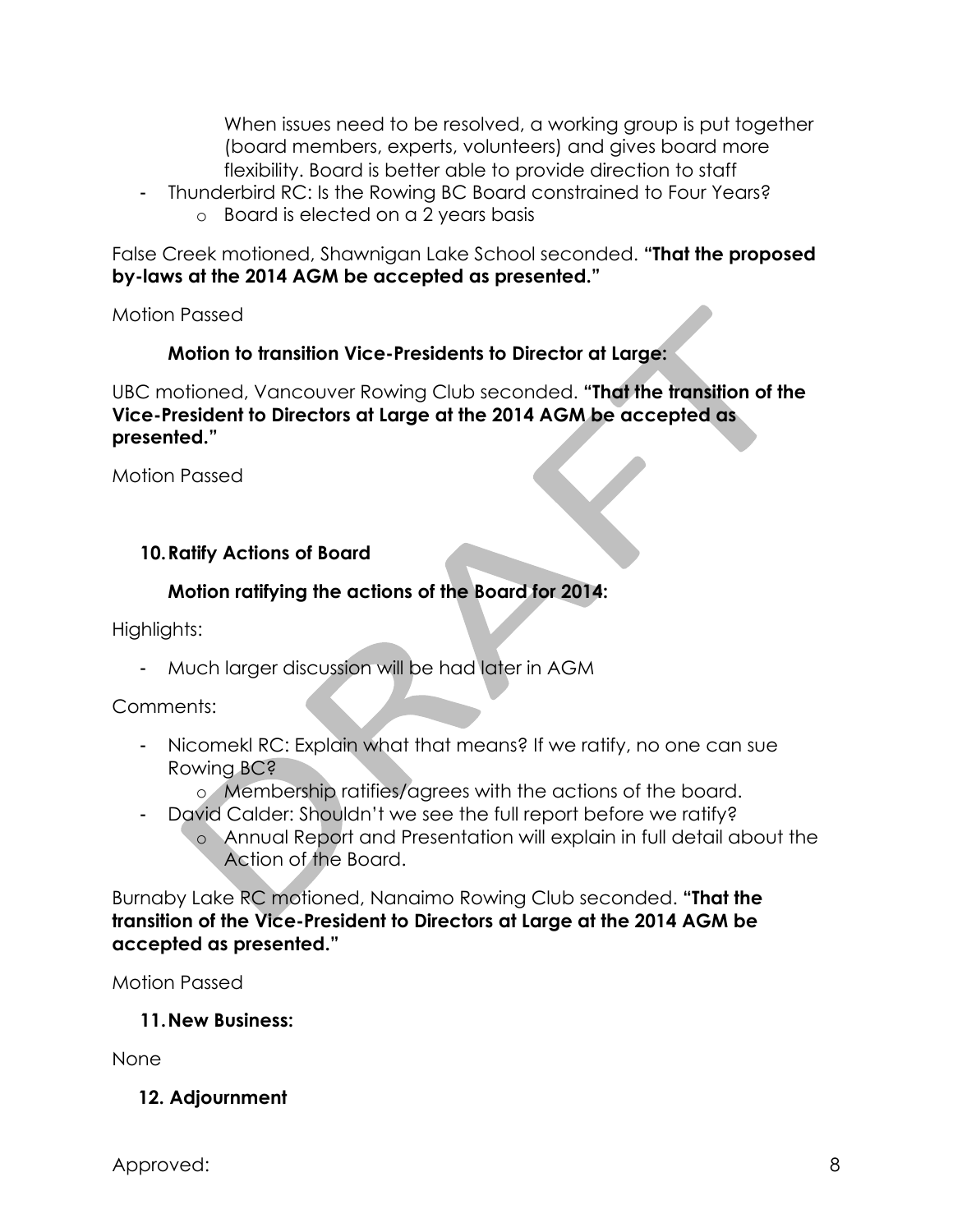Comments:

- Peter Jackson: Thanks to Cinda Ewton for her work as the VP-Club Development
- Peter Jackson: Any further questions?
	- o none

Motion to adjourn: **Carried.**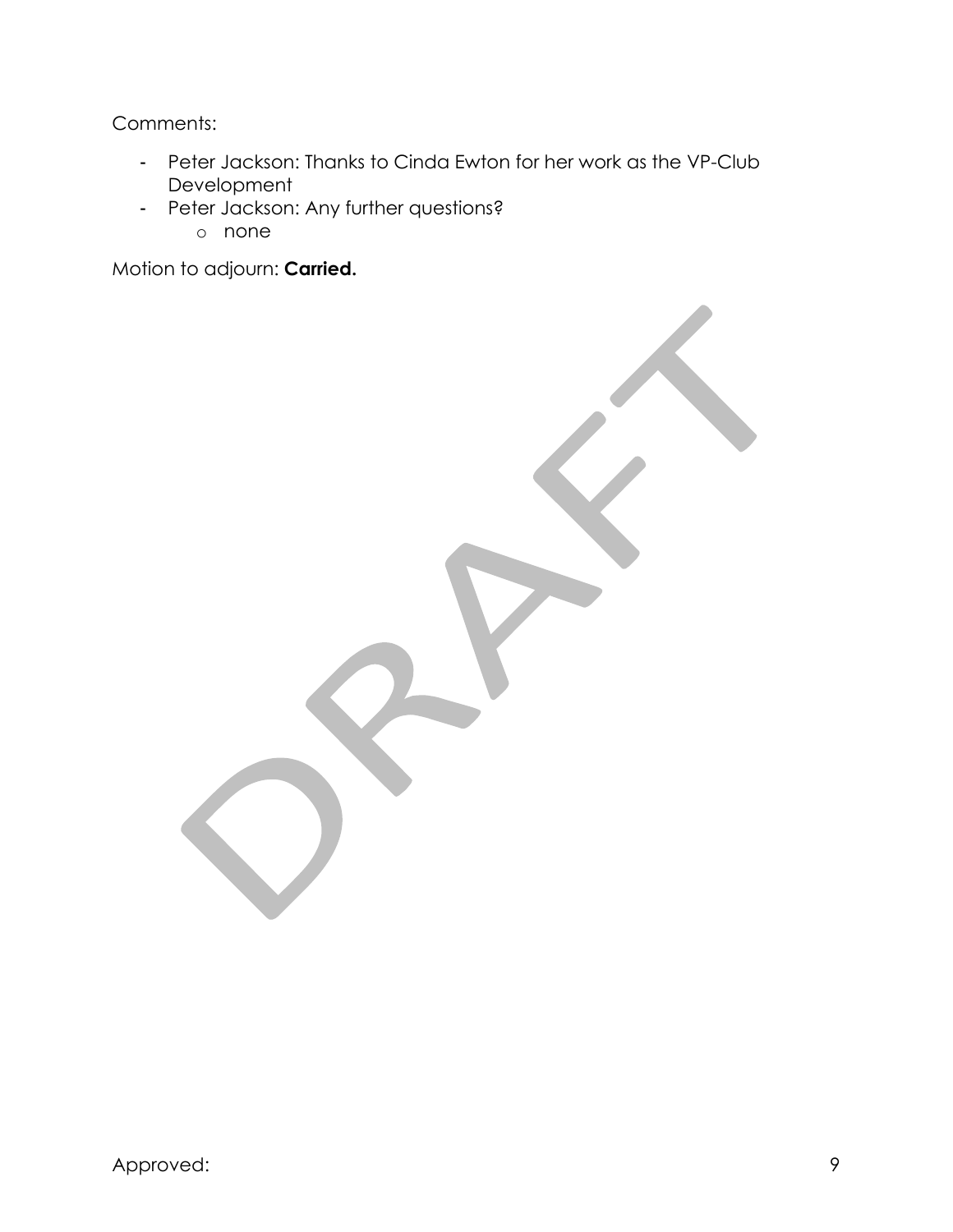<span id="page-10-0"></span>**Financial Statements** Year Ended March 31, 2015 And Auditors' Report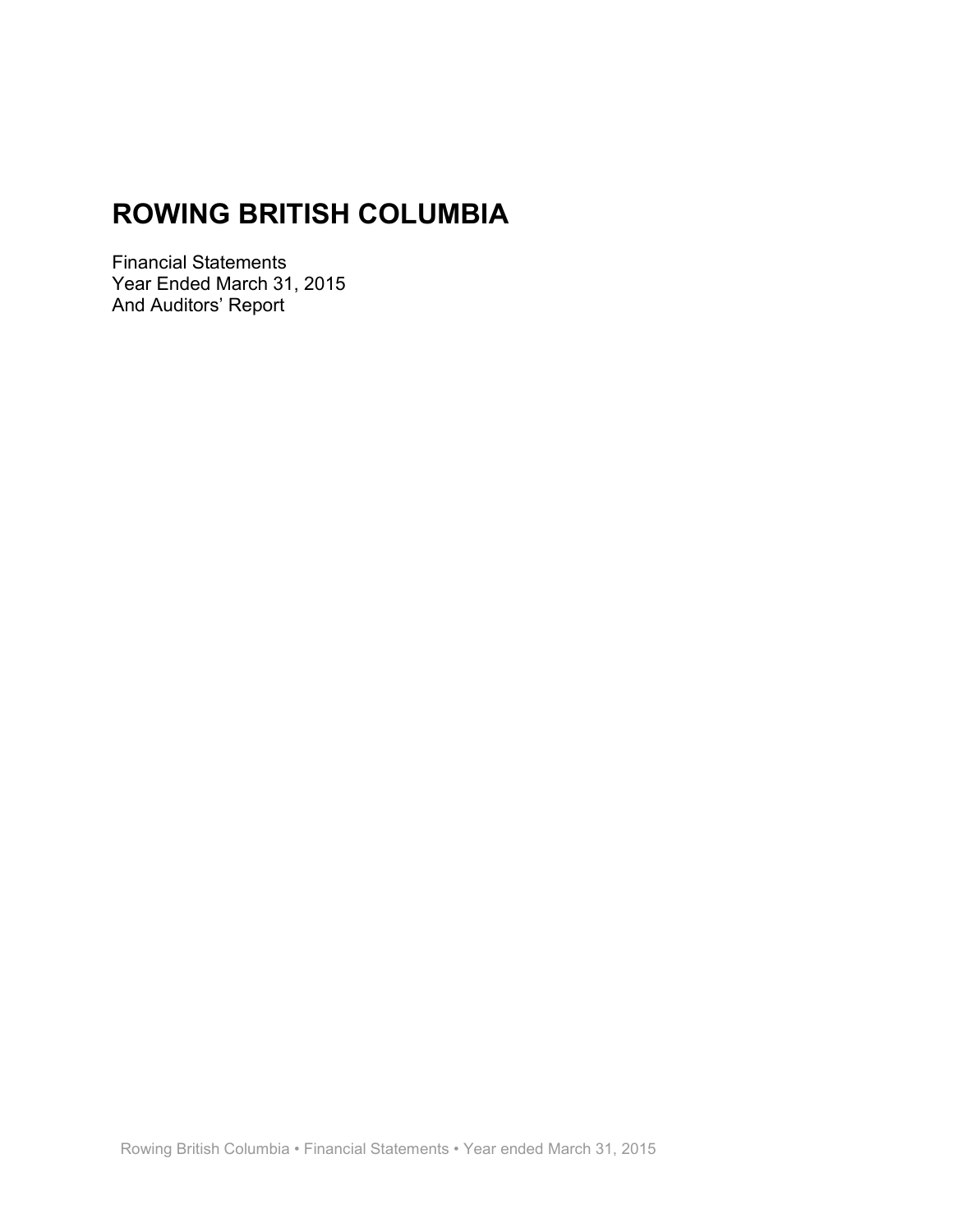

#### **INDEPENDENT AUDITOR'S REPORT**

We have audited the financial statements of the Rowing British Columbia ("the Society"), which comprise the statement of financial position as at March 31, 2015 and the statements of operations and changes in net assets and cash flows for the year then ended, and a summary of significant accounting policies and other explanatory information.

#### Management's Responsibility for the Financial Statements

Management is responsible for the preparation and fair presentation of these financial statements in accordance Canadian accounting standards for not-for-profit organizations, and for such internal control as management determines is necessary to enable the preparation of financial statements that are free from material misstatement, whether due to fraud or error.

#### **Auditor's Responsibility**

Our responsibility is to express an opinion on these financial statements based on our audit. We conducted our audit in accordance with Canadian generally accepted auditing standards. Those standards require that we comply with ethical requirements and plan and perform the audit to obtain reasonable assurance about whether the financial statements are free from material misstatement.

An audit involves performing procedures to obtain audit evidence about the amounts and disclosures in the financial statements. The procedures selected depend on the auditor's judgment, including the assessment of the risks of material misstatement of the financial statements, whether due to fraud or error. In making those risk assessments, the auditor considers internal control relevant to the entity's preparation and fair presentation of the financial statements in order to design audit procedures that are appropriate in the circumstances, but not for the purpose of expressing an opinion on the effectiveness of the entity's internal control. An audit also includes evaluating the appropriateness of accounting policies used and the reasonableness of accounting estimates made by management, as well as evaluating the overall presentation of the financial statements.

We believe that the audit evidence we have obtained is sufficient and appropriate to provide a basis for our qualified audit opinion.

#### **Basis for Qualified Opinion**

In common with many not-for-profit organizations, the Society receives receipts from various sources, the completeness of which is not susceptible to satisfactory audit verification. Accordingly, our verification of these receipts was limited to the amounts included in the records of the Society and we were not able to determine whether any adjustments might be necessary to such receipts, excess of receipts over expenditures, assets and net assets.

#### Opinion

In our opinion, except for the possible effects of the matter described in the Basis for Qualified Opinion paragraph, the financial statements present fairly, in all material respects, the financial position of the Society as at March 31, 2015 and its operations and cash flows for the year then ended in accordance with Canadian accounting standards for not-for-profit organizations and, in accordance with the requirements of the Society Act, British Columbia, on a consistent basis.

thy + Watsow

**Chartered Professional Accountants** Vancouver, B.C. October 28, 2015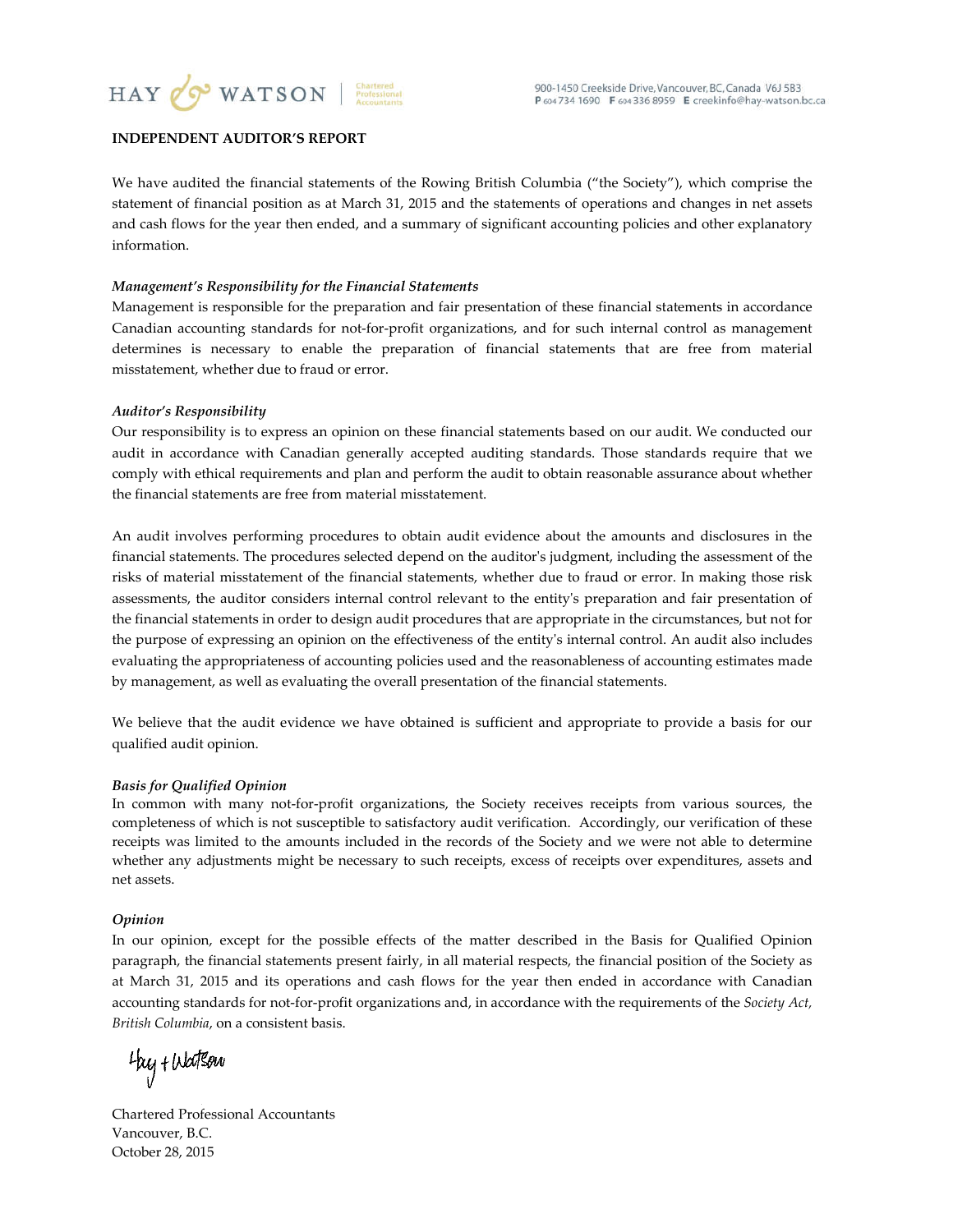**Statements of Financial Position** As at March 31, 2015

|                                          | 2015          | 2014          |
|------------------------------------------|---------------|---------------|
| <b>ASSETS</b>                            |               |               |
| <b>Current</b>                           |               |               |
| Cash                                     | \$<br>166,647 | \$<br>107,056 |
| Cash - restricted (Note 4)               | 53,087        | 101,276       |
| Term deposits                            | 50,000        | 50,000        |
| Accounts receivable                      | 29,620        | 20,417        |
| Prepaid expenses                         | 31,171        | 17,952        |
|                                          | 330,525       | 296,701       |
|                                          |               |               |
| Capital assets (Note 5)                  | 99,921        | 77,364        |
|                                          | \$<br>430,446 | \$<br>374,065 |
|                                          |               |               |
| <b>LIABILITIES</b>                       |               |               |
| <b>Current</b>                           |               |               |
| Accounts payable and accrued liabilities | \$<br>49,635  | \$<br>49,639  |
| Deferred receipts (Note 6)               | 91,499        | 27,247        |
|                                          | 141,134       | 76,886        |
|                                          |               |               |
| <b>NET ASSETS</b>                        |               |               |
| Investment in capital assets             | 99,921        | 77,364        |
| Restricted net assets                    |               |               |
| Legacy fund                              | 22,547        | 22,547        |
| Unrestricted net assets                  | 166,844       | 197,268       |
|                                          | 289,312       | 297,179       |
|                                          | \$<br>430.446 | \$<br>374.065 |

Operations (Note 1) Economic Dependence (Note 7) Commitments (Note 8)

The accompanying notes are an integral part of these financial statements.

#### **APPROVED BY THE BOARD**

Director K To factor Director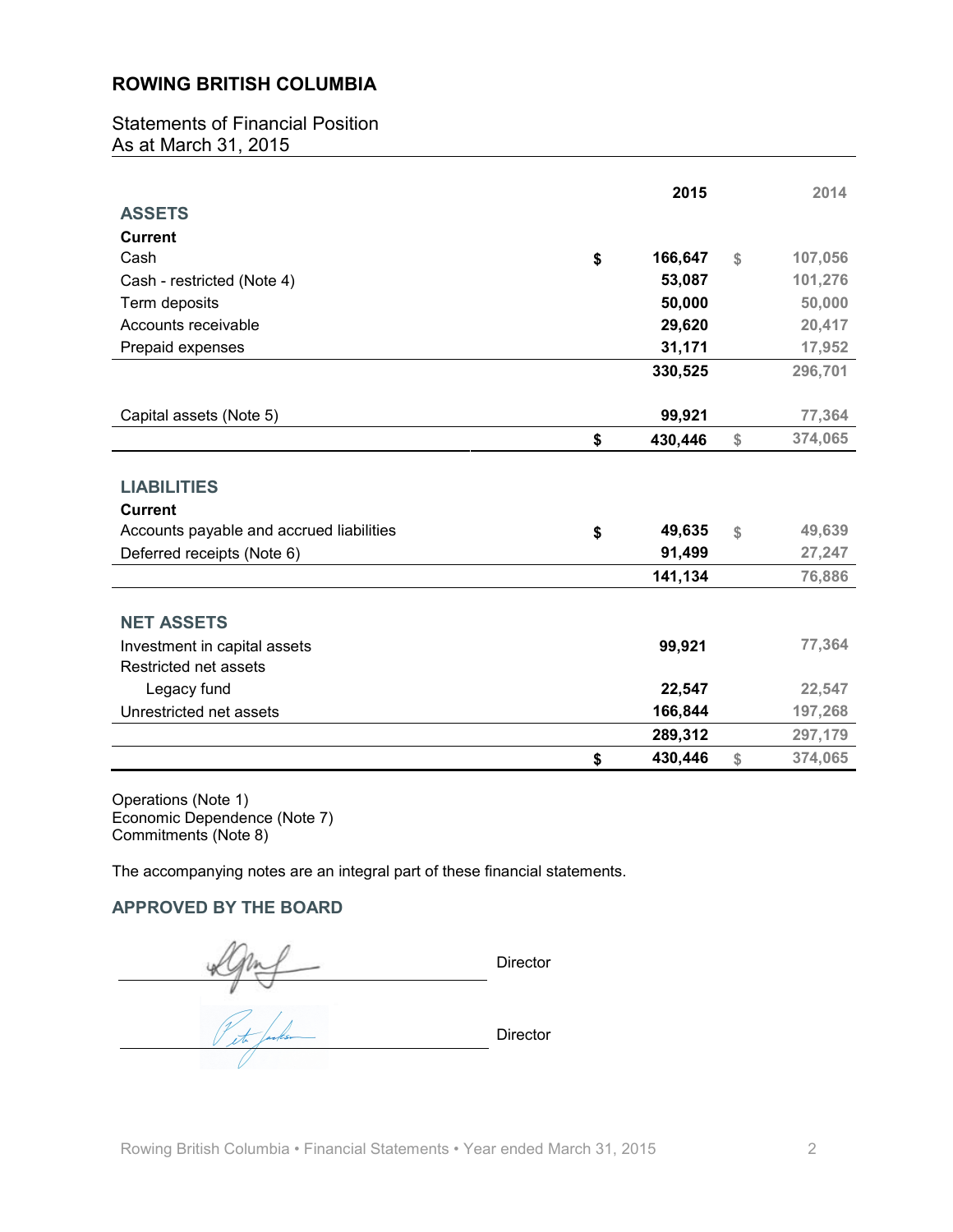**Statements of Operations** Year Ended March 31, 2015

|                                          | 2015          | 2014          |
|------------------------------------------|---------------|---------------|
| <b>RECEIPTS</b>                          |               |               |
| Administration and other income          | \$<br>44,699  | \$<br>42,055  |
| Athlete development and high performance | 20,406        | 62,375        |
| Coaching and leadership development      | 7,900         | 10,500        |
| Competition, safety and risk management  | 48,808        | 53,585        |
| Government funding                       | 232,465       | 317,153       |
| Partner contributions                    | 22,888        | 116,773       |
| Member services                          | 53,360        | 43,557        |
| Other grants                             | 4,631         | 14,580        |
|                                          | 435,157       | 660,578       |
|                                          |               |               |
| <b>EXPENDITURES</b>                      |               |               |
| Administration                           | 3,219         | 2,964         |
| Amortization of capital assets           | 46,943        | 80,760        |
| Athlete development and high performance | 90,172        | 171,854       |
| Board and committee meetings             | 8,288         | 14,349        |
| Business and fees                        | 20,408        | 28,288        |
| Coaching and leadership development      | 9,651         | 11,360        |
| Competition, safety and risk management  | 19,961        | 24,430        |
| Office                                   | 26,794        | 43,942        |
| Salaries and wages                       | 185,903       | 187,610       |
| Marketing and communication              | 3,697         | 10,177        |
| Member services                          | 27,988        | 14,247        |
|                                          | 443,024       | 589,981       |
|                                          |               |               |
| (DEFICIENCY) EXCESS OF RECEIPTS OVER     |               |               |
| <b>EXPENDITURES</b>                      | (7, 867)      | 70,597        |
| <b>NET ASSETS, Beginning of Year</b>     | 297,179       | 226,582       |
|                                          |               |               |
| <b>NET ASSETS, End of Year</b>           | \$<br>289,312 | \$<br>297,179 |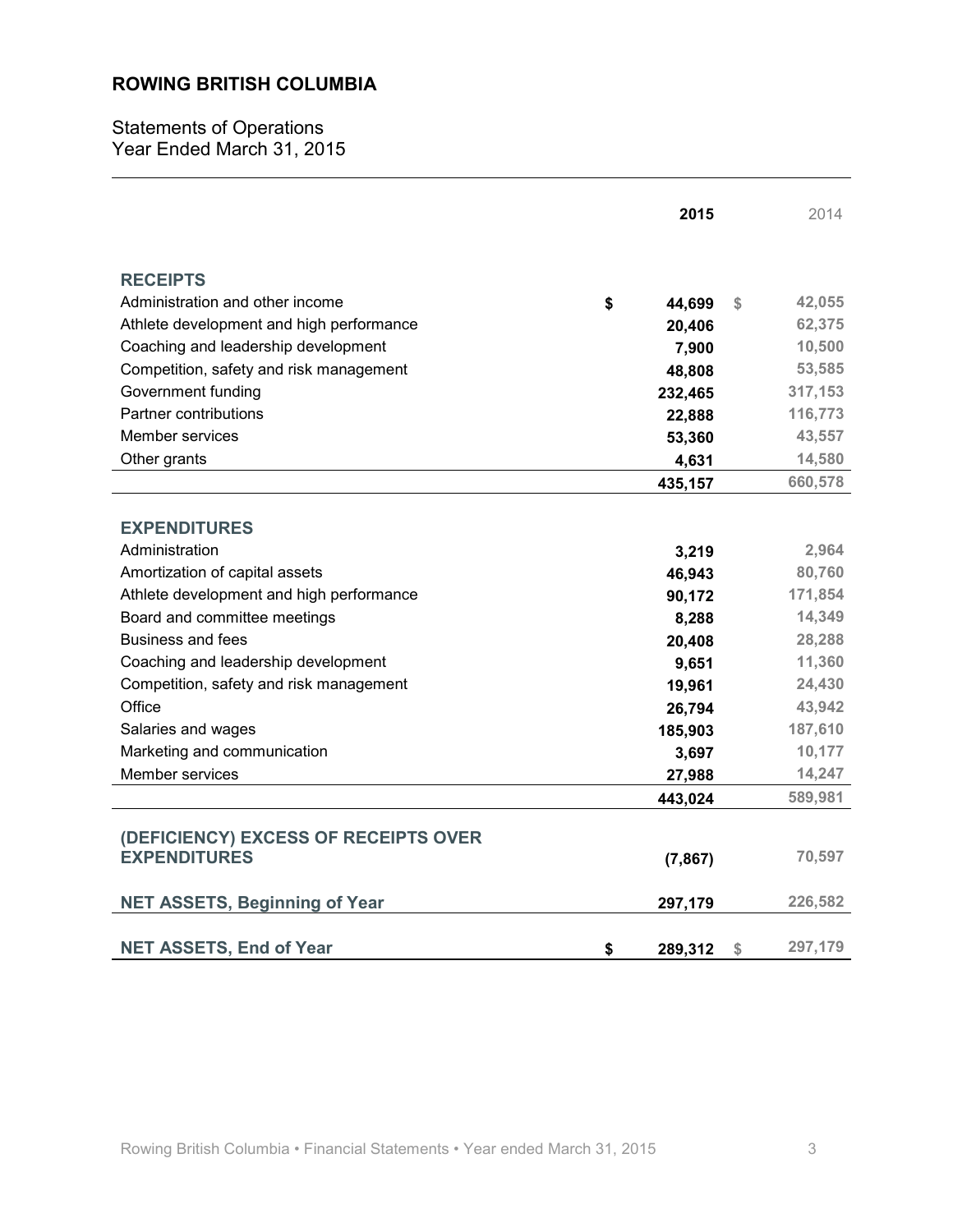Statement of Changes in Net Assets<br>Year Ended March 31, 2015

|                                                   | Invested in<br><b>Capital</b><br><b>Assets</b> | Legacy<br>Fund -<br>restricted |   | Unrestricted |   | 2015                     | 2014    |
|---------------------------------------------------|------------------------------------------------|--------------------------------|---|--------------|---|--------------------------|---------|
| <b>NET ASSETS, Beginning of Year</b>              | 77,364 \$                                      | 22.547                         | S | 197,268      | S | 297,179                  | 226,582 |
| (Deficiency) excess of receipts over expenditures | (46, 943)                                      | $\blacksquare$                 |   | 39,076       |   | (7, 867)                 | 70,597  |
| Investment in capital assets                      | 69,500                                         | $\blacksquare$                 |   | (69, 500)    |   | $\overline{\phantom{a}}$ |         |
| <b>NET ASSETS, End of Year</b>                    | 99.921                                         | 22.547                         |   | 166.844      |   | 289,312                  | 297.179 |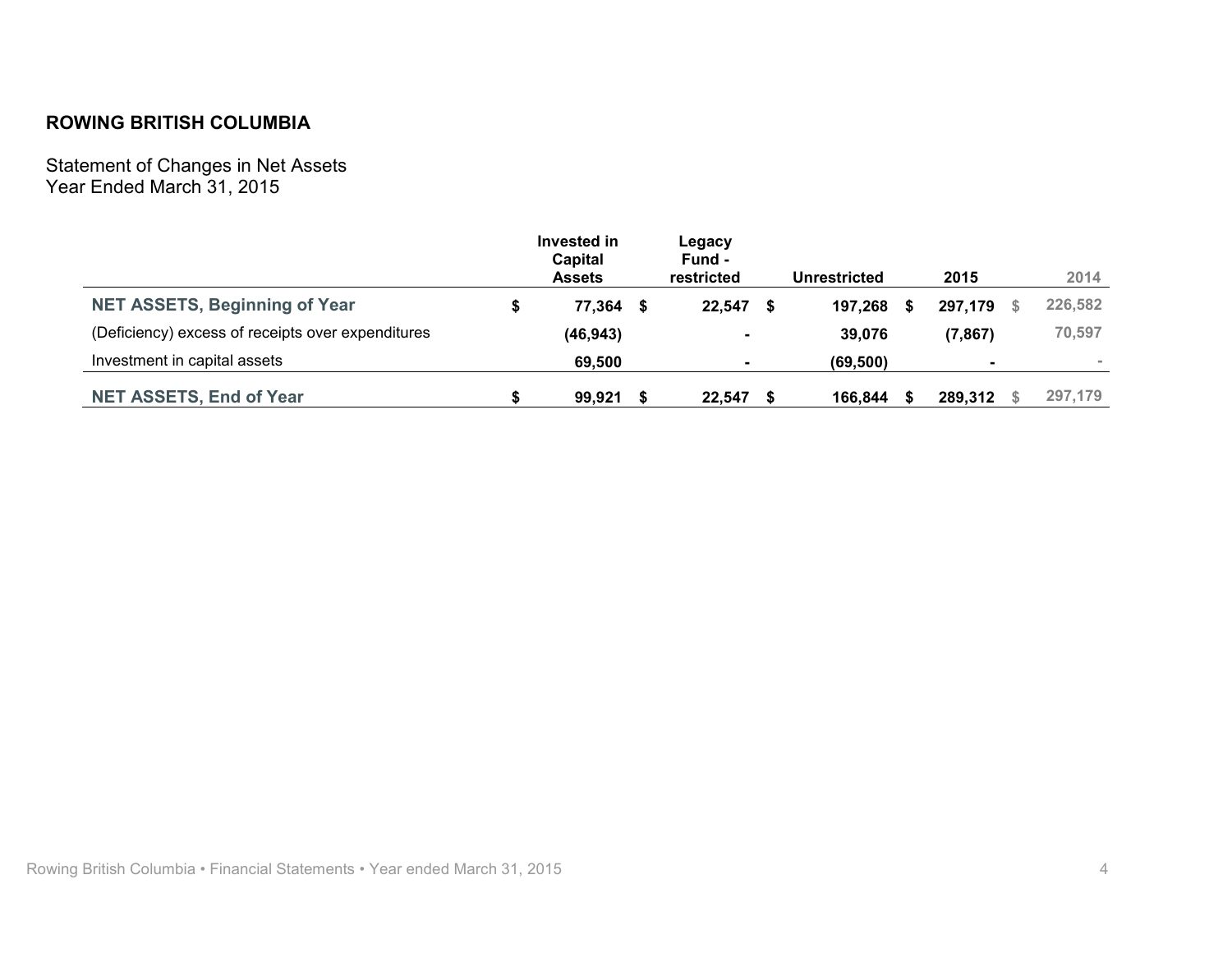**Statements of Cash Flows** Year Ended March 31, 2015

|                                                       | 2015           |    | 2014      |
|-------------------------------------------------------|----------------|----|-----------|
| <b>Cash Flows From (Used In) Operating Activities</b> |                |    |           |
| (Deficiency) excess of receipts over expenditures     | \$<br>(7, 867) | \$ | 72,324    |
| Items not involving the use of cash:                  |                |    |           |
| Amortization of capital assets                        | 46,943         |    | 80,760    |
| Amortization of contributions for capital assets      |                |    | (50, 173) |
|                                                       | 39,076         |    | 102,911   |
| Change in non-cash working capital items              |                |    |           |
| Accounts receivable                                   | (9, 203)       |    | 67,062    |
| Prepaid expenses                                      | (13, 219)      |    | (7, 372)  |
| Accounts payable and accrued liabilities              | (4)            |    | (20, 795) |
| Deferred receipts                                     | 64,252         |    | (3, 598)  |
|                                                       | 80,902         |    | 138,208   |
| <b>Cash Flows From (Used In) Investing Activities</b> |                |    |           |
| Purchase of capital assets                            | (69, 500)      |    | (86, 587) |
|                                                       |                |    |           |
| <b>INCREASE IN CASH</b>                               | 11,402         |    | 51,621    |
| <b>CASH AND TERM DEPOSITS, Beginning of Year</b>      | 258,332        |    | 206,711   |
|                                                       |                |    |           |
| <b>CASH AND TERM DEPOSITS, End of Year</b>            | \$<br>269,734  | \$ | 258,332   |
|                                                       |                |    |           |
| Cash and term deposits consist of:                    |                |    |           |
| Cash                                                  | \$<br>166,647  | \$ | 107,056   |
| Cash - restricted (Note 4)                            | 53,087         |    | 101,276   |
| Term deposits                                         | 50,000         |    | 50,000    |
|                                                       | \$<br>269,734  | \$ | 258,332   |
|                                                       |                |    |           |
| <b>Supplemental cash flow information</b>             |                |    |           |
| Interest received                                     | \$<br>554      | S  | 453       |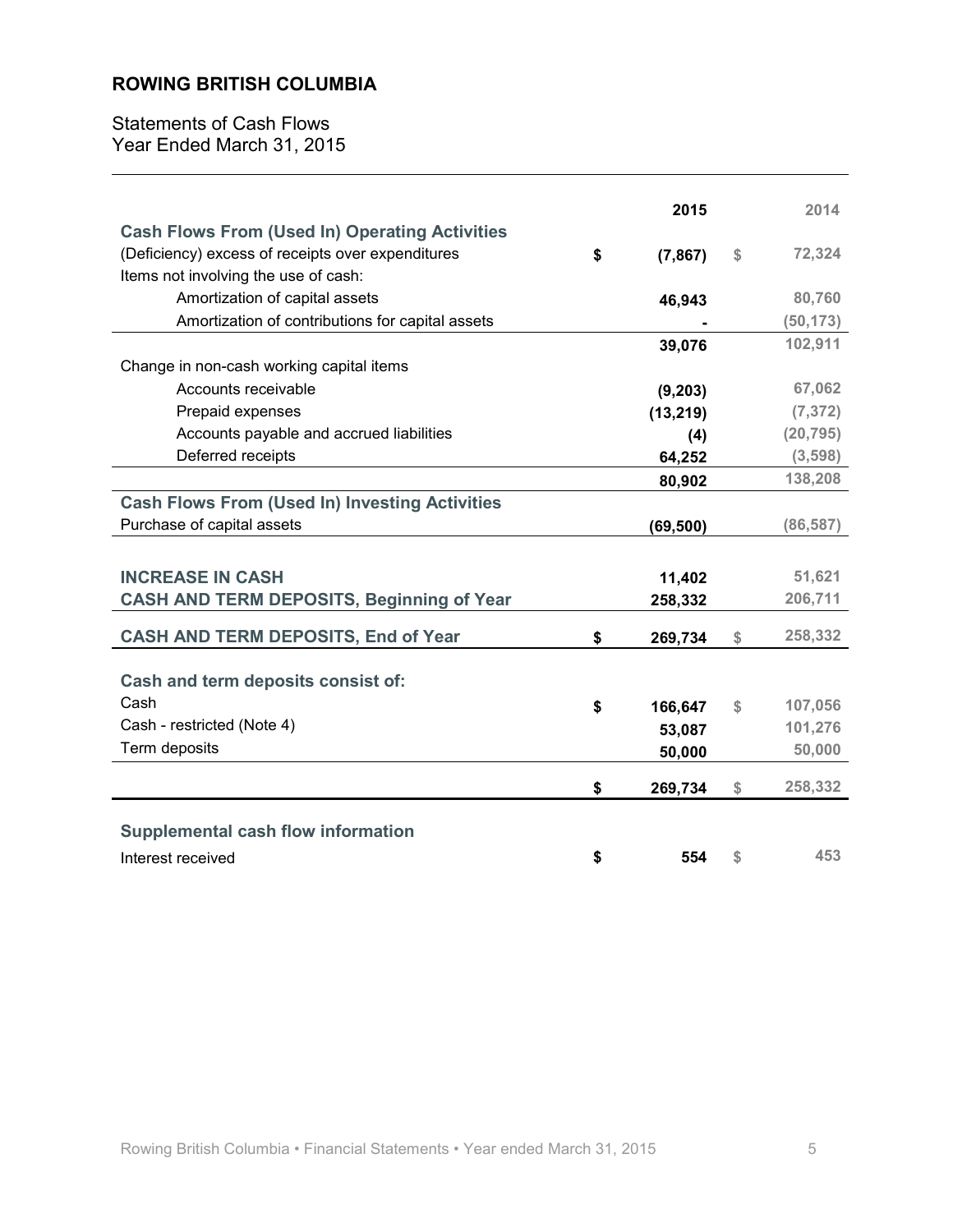Notes to Financial Statements March 31, 2015

#### 1. OPERATIONS

Rowing British Columbia (the "Society") was incorporated under the Society Act of British Columbia. The purposes of the Society are:

- To coordinate, promote, and assist rowing, and any organizations interested in rowing, in the  $\bullet$ Province of British Columbia;
- To take all appropriate and desirable action to regulate the sport of rowing throughout British  $\bullet$ Columbia for its members in accordance with the bylaws, policies, rules and regulations of the Society and, where applicable, Rowing Canada Aviron, and respond to recommendations and rules as may from time to time be presented by affiliated regulatory agencies;
- For the further attainment of the above purposes to collect or raise in any manner whatsoever and to distribute from time to time moneys to any such organization or organizations; and
- Upon the winding-up or dissolution of the Society, any surplus funds remaining shall be given or transferred to organizations promoting interest in or development of the health and welfare of the public, as may be determined by the members of the Society.

### 2. BASIS OF PRESENTATION

#### **Statement of Compliance**

These financial statements have been prepared in accordance with Canadian Accounting Standards for Not-for-Profit Organizations ("ASNPO").

#### **Basis of Presentation**

These financial statements have been prepared on the historical cost basis, except for certain financial instruments which are measured at fair value, as explained in the accounting policies set out in Note 3.

#### 3. SIGNIFICANT ACCOUNTING POLICIES

#### **Accounting Estimates and Judgments**

The preparation of these financial statements requires management to make estimates and judgments and to form assumptions that affect the reported amounts and other disclosures in these financial statements. The estimates and associated assumptions are based on historical experience and various other factors that are believed to be reasonable under the circumstances. The results of these assumptions form the basis of making the judgments about carrying values of assets and liabilities that are not readily apparent from other sources. Actual results may differ from these estimates under different assumptions and conditions.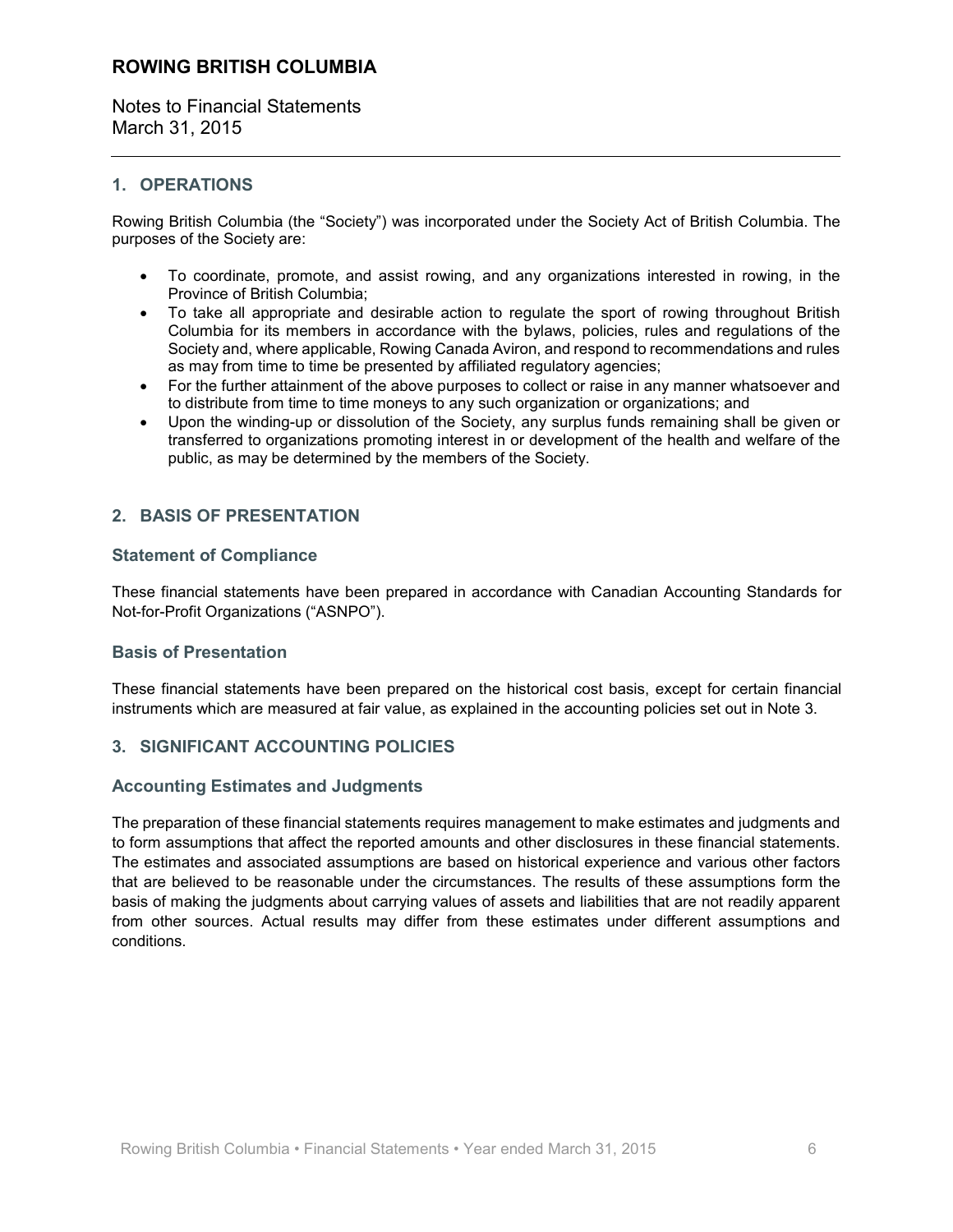Notes to Financial Statements March 31, 2015

### 3. SIGNIFICANT ACCOUNTING POLICIES (continued)

#### **Accounting Estimates and Judgments**

The estimates and underlying assumptions are reviewed on an ongoing basis. Revisions to accounting estimates are recognized in the period in which the estimate is revised if the revision affects only that period or in the period of the revision and further periods if the review affects both current and future periods.

Critical accounting estimates are estimates and assumptions made by management that may result in material adjustments to the carrying amount of assets and liabilities within the next financial year. Critical estimates used in the Society's preparation of these financial statements include, among others, the recoverability of accounts receivable, impairment of capital assets and estimation of accrued liabilities.

Critical accounting judgments are accounting policies that have been identified as being complex or involving subjective judgments or assessments. Critical accounting judgments used by the Society include the estimated useful life and future operating results from capital assets.

#### **Cash and Term Deposits**

Cash and term deposits consist of cash balances and investments in highly liquid, short-term deposits.

#### **Financial Assets and Liabilities**

The Society's financial assets and financial liabilities, other than the cash and term deposits, which is measured at fair value, are classified and measured as:

- Accounts receivable are classified as "loans and receivables" and are measured at amortized cost. At March 31, 2015, the recorded amounts approximate fair value.
- Accounts payable and accrued liabilities are classified as "other financial liabilities" and are measured at amortized cost. At March 31, 2015, the recorded amounts approximate fair value.

The Society makes its fair value measurements based on a three-level hierarchy:

- Level 1 inputs are unadjusted quoted prices in active markets for identical assets or liabilities;
- Level  $2$  inputs other than quoted prices in Level 1 that are observable for the asset or liability, either directly or indirectly; and
- Level 3 inputs for the asset or liability that are not based on observable market data.

Transaction costs directly attributable to the acquisition or issue of a financial asset or financial liability that will be measured subsequently at amortized cost are added to the carrying amount of the financial asset or financial liability.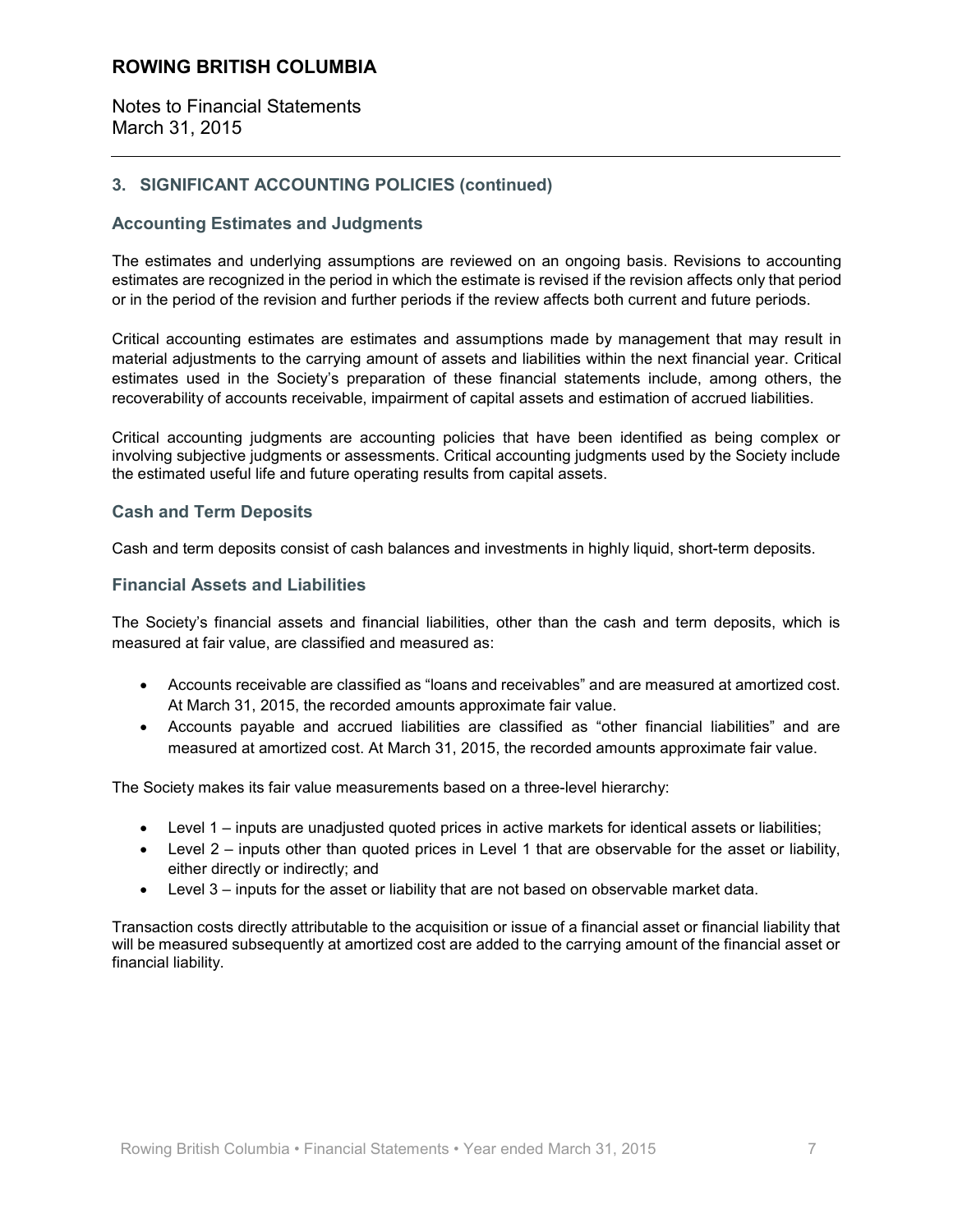Notes to Financial Statements March 31, 2015

### 3. SIGNIFICANT ACCOUNTING POLICIES (continued)

#### **Capital Assets**

Capital assets are recorded at cost and amortized over its estimated useful life using the following methods and annual rates:

| Office equipment | 30%     |
|------------------|---------|
| Rowing equipment | 3 years |
| Umpire equipment | 3 years |

Declining balance method Straight-line method Straight-line method

#### **Recognition of Receipts**

The Society follows the deferral method for accounting for contributions. Receipts are recognized as follows:

- Restricted contributions are deferred and recognized in the year in which the related expenditures  $\bullet$ are incurred. Restricted contributions related to the purchase of equipment are recognized on the same basis as the amortization of the assets acquired.
- Unrestricted contributions are recognized when received or receivable, if the amount can be reasonably estimated and collection is reasonably assured, and in the year in which the related expenditures are incurred.

#### **Contributed Services**

Volunteers contribute an undetermined number of hours annually to assist the Society in carrying out its activities. Contributed services are not recorded in the financial statements because of the difficulty in determining the time spent by volunteers and the fair value of their services.

#### **Income Taxes**

The Society, as a non-profit organization, is not subject to Federal or Provincial income taxes.

#### **4. RESTRICTED CASH**

Restricted cash represents cash restricted for the purchase of capital assets, proceeds received from the B.C. Gaming Commission (the "Gaming Fund") and other funding organizations, cash collected on behalf of other organizations and internally restricted funds. Disbursements of funds received from the Gaming Fund are restricted to expenditures acceptable to the Commission. The Legacy Fund is an internally restricted fund established by the Board to reflect its intention to restrict the use of funds received from the sale of the starting bridge and other used equipment.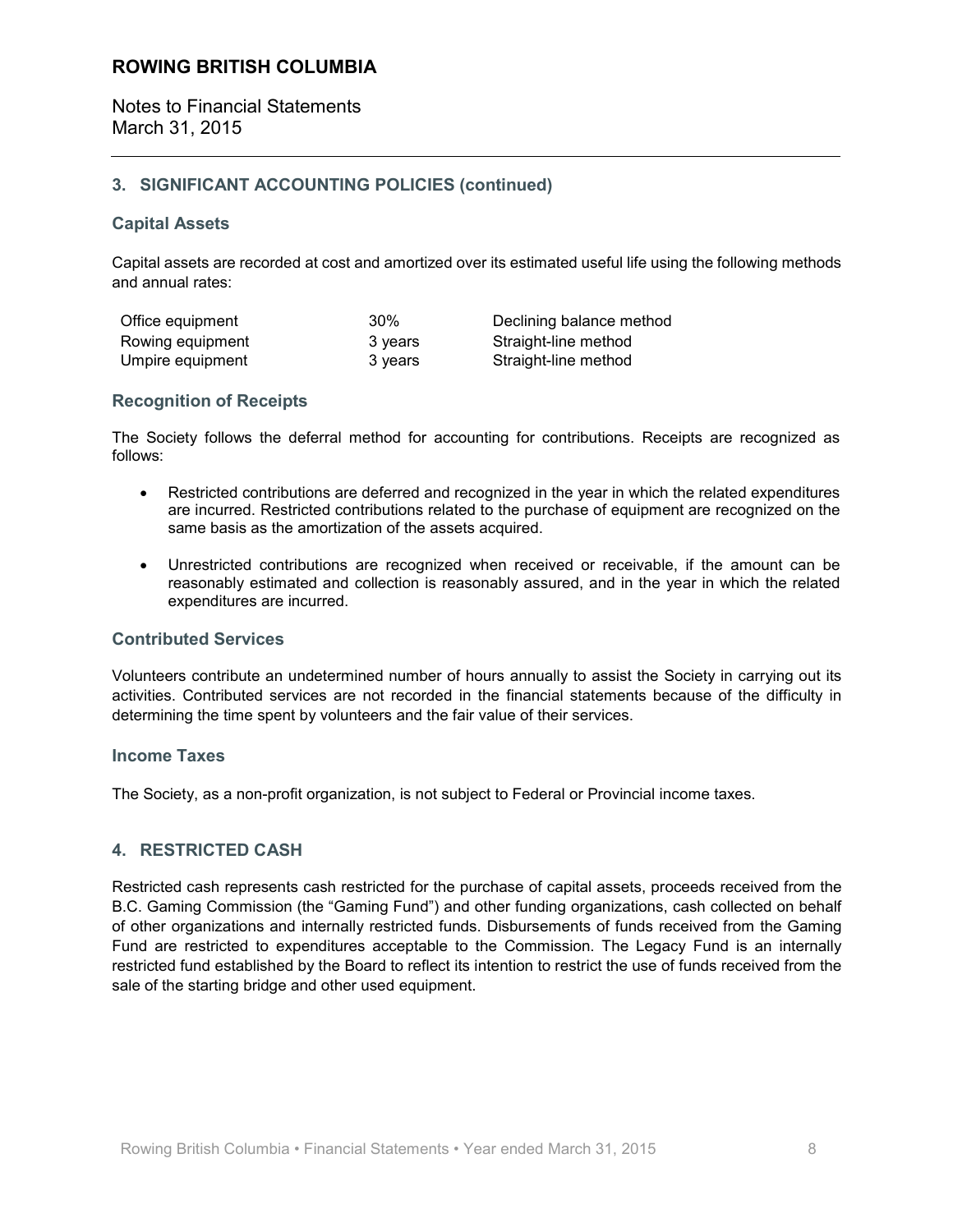**Notes to Financial Statements** March 31, 2015

# 4. RESTRICTED CASH (continued)

Restricted cash consists of:

|                                                                                                                                                                                                                  | 2015                    | 2014             |
|------------------------------------------------------------------------------------------------------------------------------------------------------------------------------------------------------------------|-------------------------|------------------|
| Cash restricted for the purchase of rowing equipment and<br>infrastructure for Row to Podium Project<br>Unspent cash from other restricted grants<br>Cash collected on behalf of the Cascadia Masters Organizing | 13,189<br>- S<br>39,898 | 41,702<br>57,138 |
| Committee                                                                                                                                                                                                        |                         | 2,436            |
|                                                                                                                                                                                                                  | 53,087                  | 101.276          |

#### **5. CAPITAL ASSETS**

|                                       | 2015 |                                                                 |      |         |  |        |  |         | 2014 |                             |                          |
|---------------------------------------|------|-----------------------------------------------------------------|------|---------|--|--------|--|---------|------|-----------------------------|--------------------------|
|                                       |      | <b>Net Book</b><br>Accumulated<br>Cost<br>Value<br>Amortization |      |         |  |        |  | Cost    |      | Accumulated<br>Amortization | <b>Net Book</b><br>Value |
| Office equipment<br>Rowing and umpire |      | 21.788                                                          | - 56 | 15.697  |  | 6.091  |  | 20.131  | S.   | 13.442                      | 6,689                    |
| equipment                             |      | 207.455                                                         |      | 113.625 |  | 93.830 |  | 160.299 |      | 89.624                      | 70,675                   |
|                                       |      | 229.243                                                         |      | 129.322 |  | 99.921 |  | 180.430 |      | 103.066                     | 77,364                   |

The Society paid \$69,500 (2014 - \$86,587) for the purchase of rowing and other equipment during the year.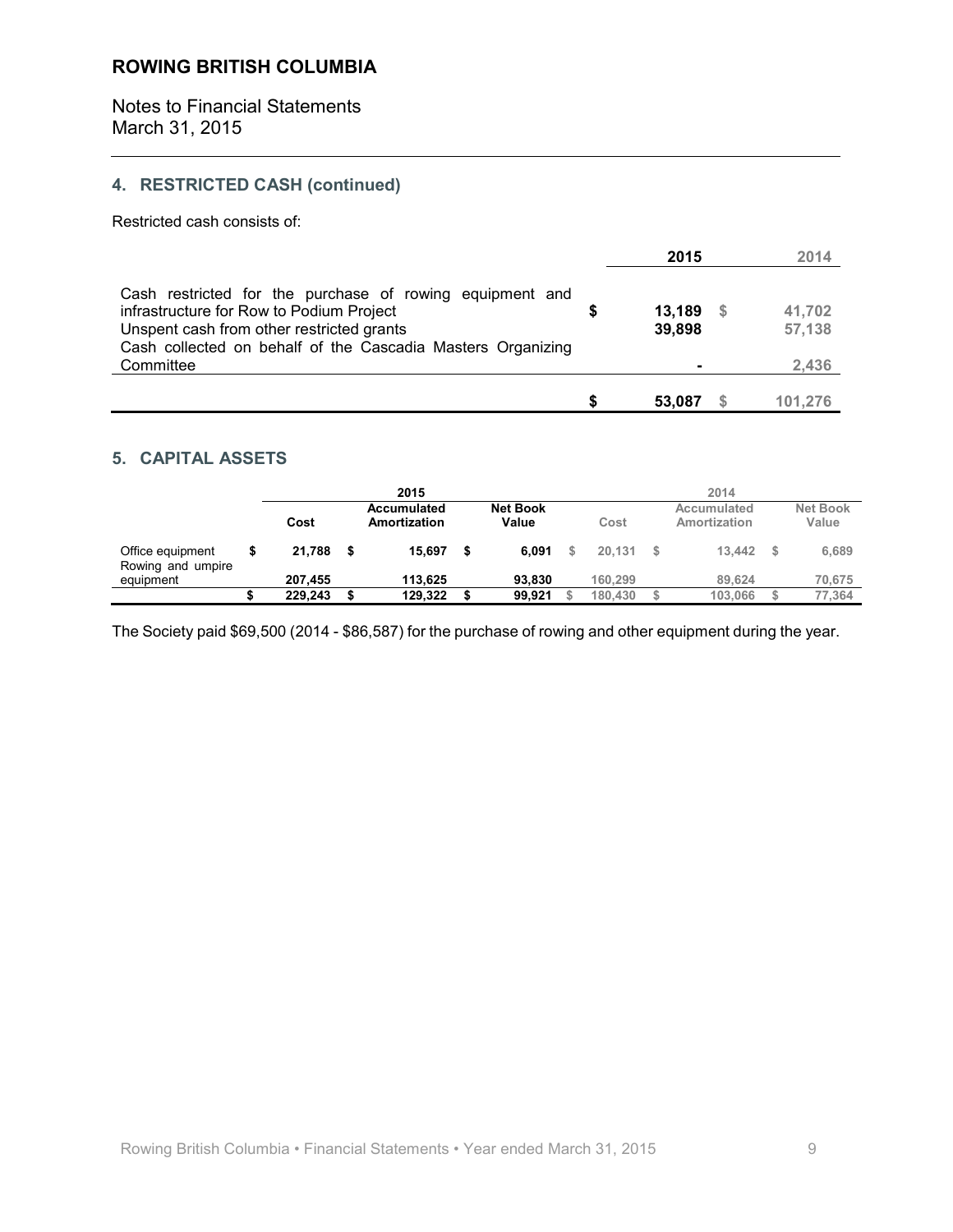Notes to Financial Statements March 31, 2015

#### **6. DEFERRED RECEIPTS**

|                                                                | 2014                 |                       |                     |                      |
|----------------------------------------------------------------|----------------------|-----------------------|---------------------|----------------------|
|                                                                |                      |                       |                     | 2015                 |
|                                                                | <b>Deferred</b>      |                       | Eligible            | <b>Deferred</b>      |
|                                                                | <b>Contributions</b> | <b>Receipts</b>       | <b>Expenditures</b> | <b>Contributions</b> |
| Gaming Fund 2014 - 2015 Canada                                 |                      |                       |                     |                      |
| <b>Summer Games</b>                                            | \$<br>20,900 \$      |                       | $\mathsf{\$}$       | \$<br>20,900         |
| Gaming Fund 2015 - Youth                                       |                      |                       |                     |                      |
| Rowing Program; Volunteer                                      |                      |                       |                     |                      |
| Safety Officials Program; Para                                 |                      |                       |                     |                      |
| Rowing Program                                                 | 1,255                | 45,000                | (37, 759)           | 8,496                |
| ViaSport - Regional Coach                                      |                      |                       |                     |                      |
| Funding                                                        | 4,836                | 20,000                | (24, 836)           |                      |
| ViaSport - Participation Base                                  |                      |                       |                     |                      |
| Funding: Administration                                        |                      | 68,000                | (68,000)            |                      |
| ViaSport - Participation Base                                  |                      |                       |                     |                      |
| Funding: Marketing                                             |                      | 3,000                 | (3,000)             |                      |
| ViaSport - Participation Sport                                 |                      | 20,000                | (10,000)            | 10,000               |
| Funding: Improving Performance<br>ViaSport - Performance Sport |                      |                       |                     |                      |
| Funding: Performance Athlete                                   |                      |                       |                     |                      |
|                                                                |                      | 19,455                | (18, 614)           | 841                  |
| Support                                                        |                      |                       |                     | 23,394               |
| ViaSport - Target Sport Funding                                |                      | 65,000                | (41, 606)           |                      |
| ViaSport - Team BC Program                                     |                      | 24,780                | (13, 316)           | 11,464               |
| ViaSport - Health/Active for Life                              |                      |                       |                     |                      |
| Program                                                        |                      | 10,000                |                     | 10,000               |
| Rowing Canada Aviron -                                         |                      |                       |                     |                      |
| Periodization Planning and                                     |                      |                       |                     |                      |
| Model Calendar LTAD Project                                    |                      | 3,500                 | (431)               | 3,069                |
| Rowing Canada Aviron -                                         |                      |                       |                     |                      |
| International Classifier Training<br>Development               |                      | 3,700                 |                     |                      |
| Rowing Canada Aviron -                                         |                      |                       | (3,700)             |                      |
| Recruitment and Engagement                                     |                      |                       |                     |                      |
| Project and Para Athlete                                       |                      | 16,800                | (15, 333)           | 1,467                |
| Coaching Association of Canada -                               |                      |                       |                     |                      |
| <b>NCCP Workshop</b>                                           |                      | 500                   | (500)               |                      |
| Rowing Canada Aviron - Summer                                  |                      |                       |                     |                      |
| NextGen Program                                                |                      | 9,500                 | (9,500)             |                      |
| Canadian Sport Institute Pacific -                             |                      |                       |                     |                      |
| Summer NextGen                                                 |                      | 10,000                | (8, 388)            | 1,612                |
| Other deposits                                                 | 256                  |                       |                     | 256                  |
|                                                                | \$<br>27,247         | $\sqrt{2}$<br>319,235 | \$<br>(254, 983)    | \$<br>91,499         |
|                                                                |                      |                       |                     |                      |

#### 7. ECONOMIC DEPENDENCE

The Society is dependent on continuing funding from government agencies in order to maintain its present operating levels. Should these grants not be received, the operations of the Society may be significantly affected.

### 8. COMMITMENTS

The Society is committed to minimum annual payments of \$14,359 through the 2018 fiscal year for its operating premises.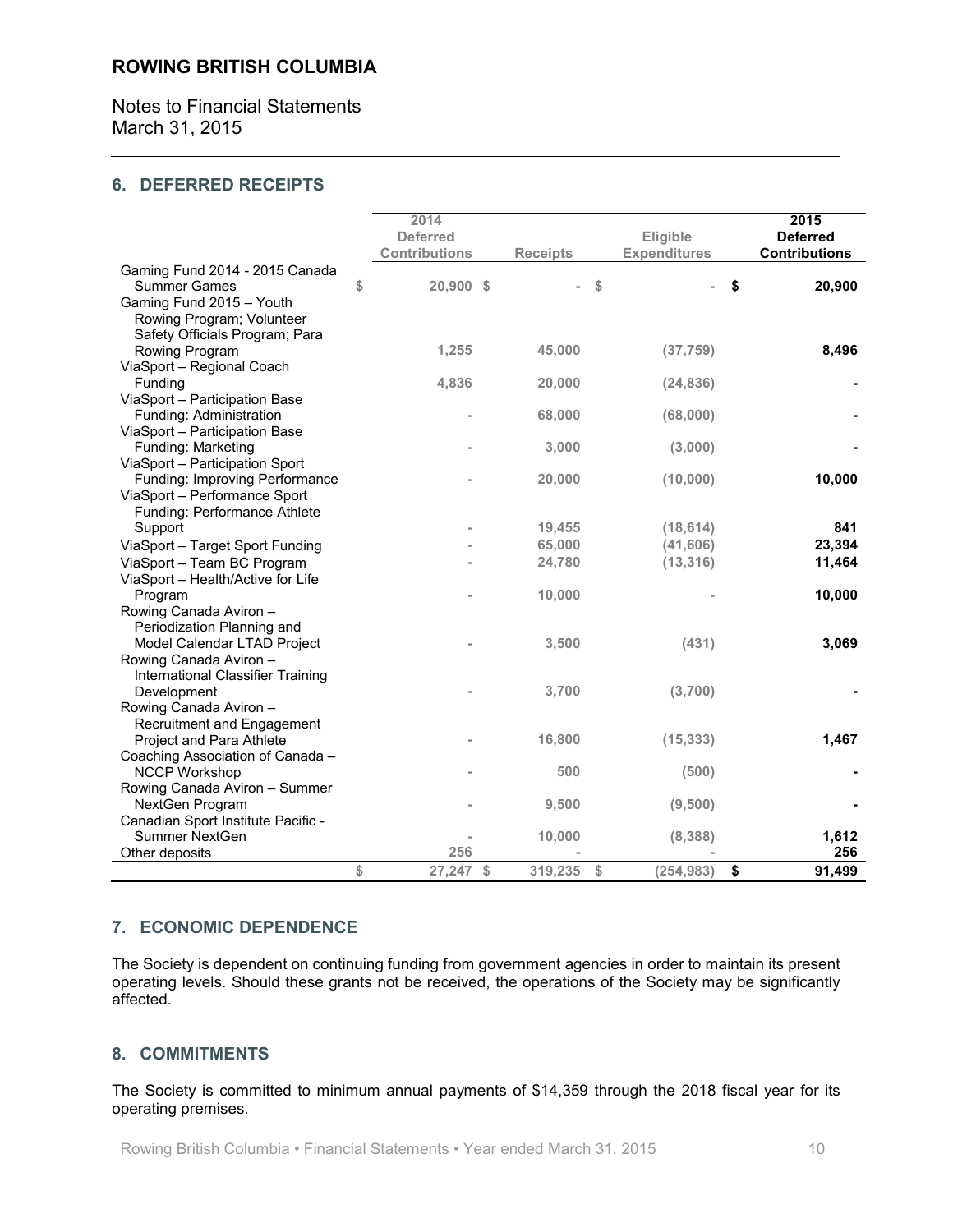Notes to Financial Statements March 31, 2015

#### 9. CAPITAL MANAGEMENT

The Society defines its capital for capital management purposes as its net assets. The Society's capital management objective is to maximize its cash flows from government funding, program fees and memberships in order to maintain sufficient liquidity to fund its programs. The Society monitors and achieves its capital management objective, which is unchanged from prior years, through short and long term liquidity plans, to which it makes changes in light of changes in economic conditions.

#### **10. FINANCIAL RISK MANAGEMENT**

The Society's activities expose its financial instruments to a variety of financial risks, which include credit risk, interest rate risk and liquidity risk.

#### **Credit risk**

Credit risk is the risk of an unexpected loss if a customer or third party to a financial instrument fails to meet its contractual obligations and primarily arises from the Society's cash, term deposit and accounts receivable. Cash and term deposit are on deposit at a major Canadian bank and accounts receivable consist primarily of the harmonized sales tax refund due from the Government of Canada and from associated organizations. As such, the Society considers this risk to be minimal.

#### Interest rate risk

Interest rate risk is the risk that the fair value of future cash flows from a financial instrument will fluctuate because of changes to market interest rates. The Society is exposed from time to time to interest rate risk as a result of holding fixed rate cash equivalent investments. The risk that the Society will realize a loss as a result of a decline in the fair value of its investments is minimal as its investments are highly liquid and have short-term maturities.

#### **Liquidity risk**

Liquidity risk is the risk that the Society will not be able to meet its financial obligations as they fall due. Accounts payable and accrued liabilities are due within the current operating period. The Society manages liquidity risk through the management of its capital.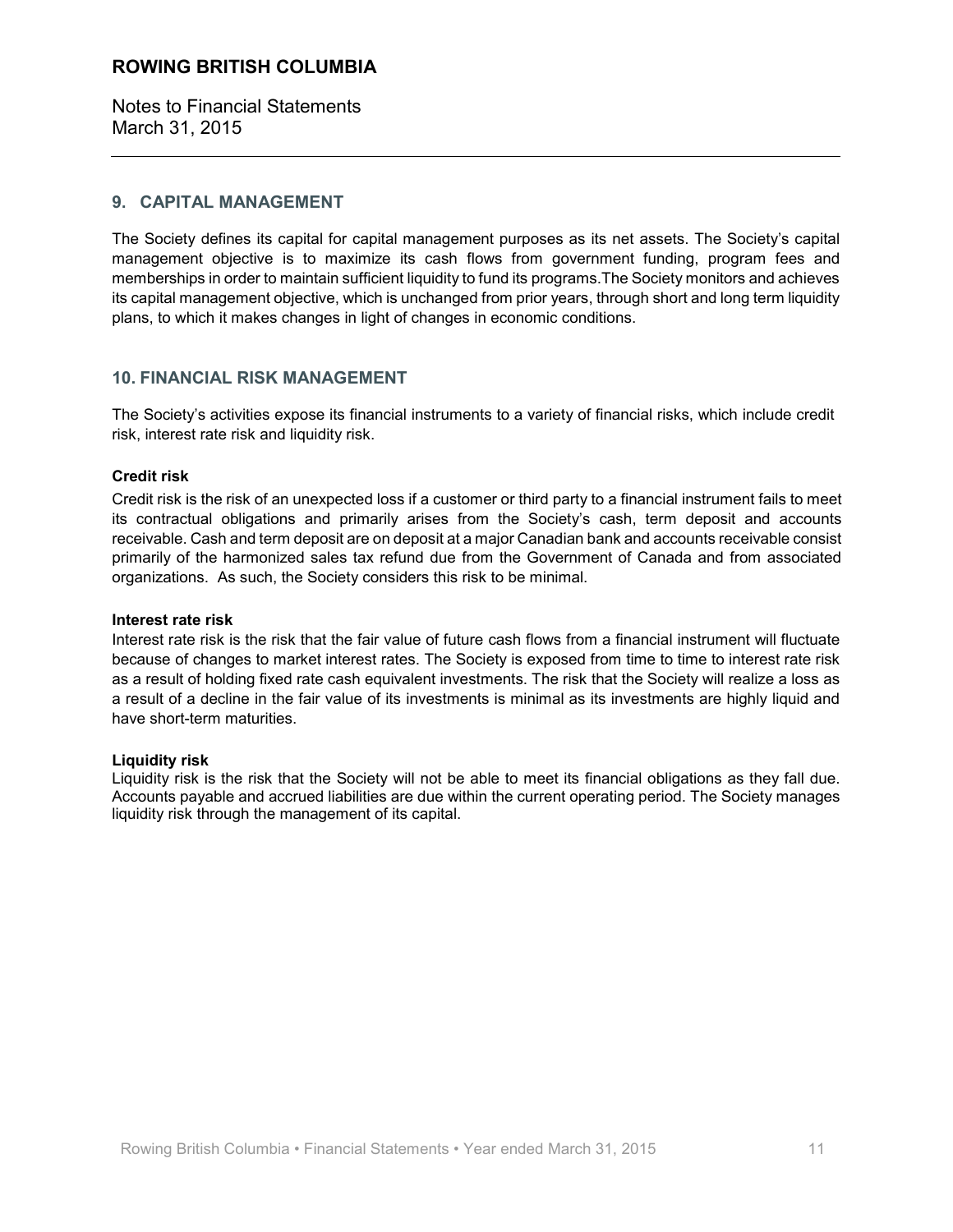# <span id="page-22-0"></span>**Rowing BC 2015 Nominating Committee Report**

The Rowing BC Nominating Committee, consisting of Darcy Hortness (Chair), Simon Litherland, Susanne Walker-Curry, and Peter Jackson, has been collaborating since July 2015 to seek candidates for open positions on the Rowing BC Board of Directors. Our task was to ensure the Rowing BC Board of Directors is composed of qualified and skilled persons capable of, and committed to, providing effective governance leadership to Rowing BC.

Due to the specific nature of the 2015 Candidate Qualifications, we did not limit ourselves to seeking well-known individuals within the rowing community; we searched for people who we believed had a broader skillset and breadth of experiences. Our goal was to have as many individuals as possible submit applications in the allotted timeframe to allow for a real discussion and decision to be made, including the possibility of having more candidates than open positions.

In accordance with the timelines described in By-law Seven (7), the Nominating Committee released a call-out for applications to the Rowing BC membership in August. Six (6) expressions of interest were received and after a comprehensive review, the Nominating Committee has endorsed a slate of three (3) candidates:

- Laurel Glanfield Treasurer
- David Calder Director at Large
- Susan Wilkinson Director at Large

The membership was notified of the Nominating Committee-endorsed slate of candidates on October 5<sup>th</sup>, 2015. Included in this notice was a final call out for those interested in putting their names forward for positions, with a deadline of October 23rd, 2015. No other nominations were received at this time. Accordingly,

- Laurel Glanfield will be elected by acclamation to the position of Treasurer for a two (2)-year term;
- David Calder will be elected by acclamation to the position of Director at Large for a two (2)-year term; and
- Susan Wilkinson will be elected by acclamation to the position of Director at Large for a two (2)-year term.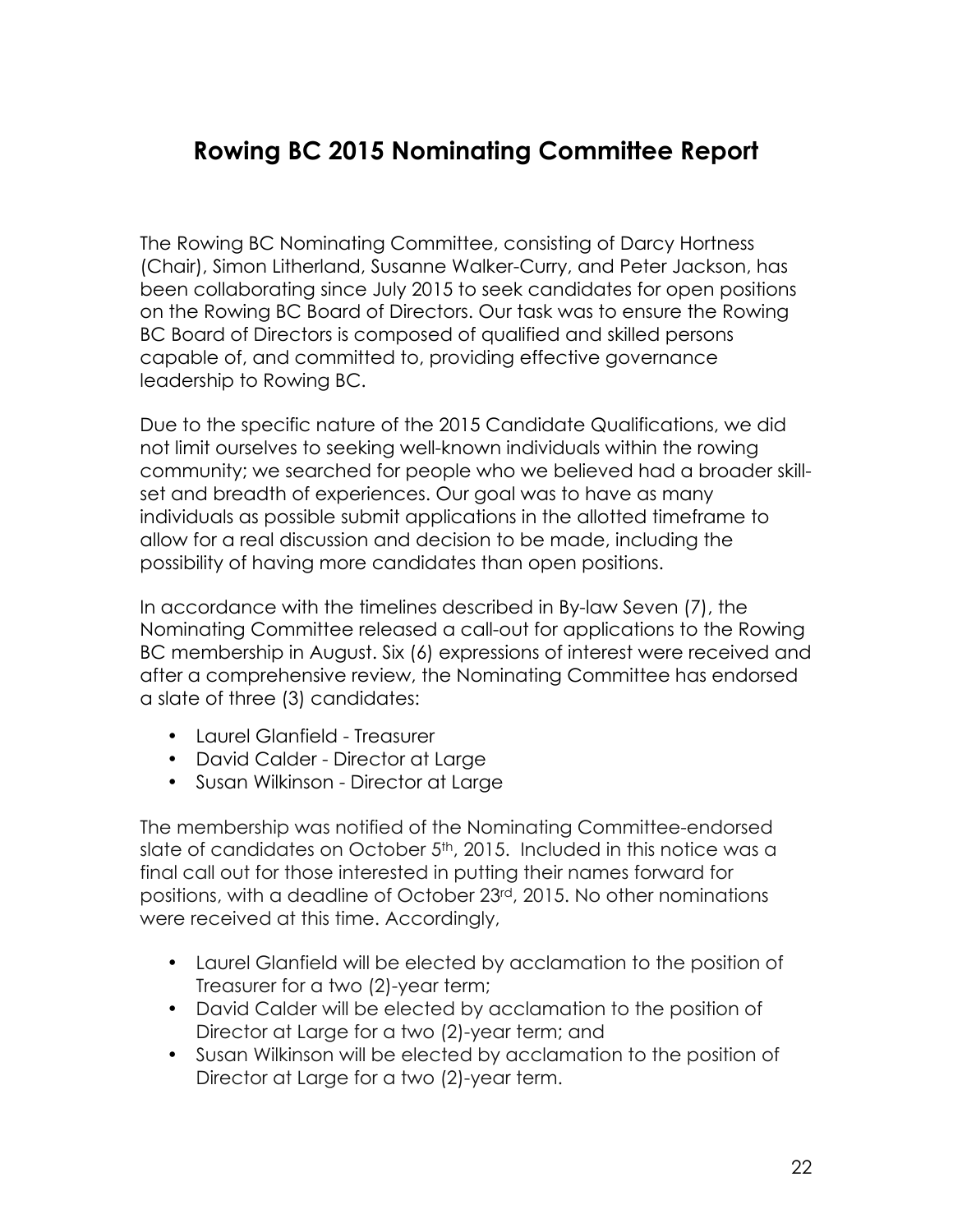Biographies of these individuals are included below.

Respectfully submitted,

Darcy Hortness

Chair, 2015 Rowing BC Nominating Committee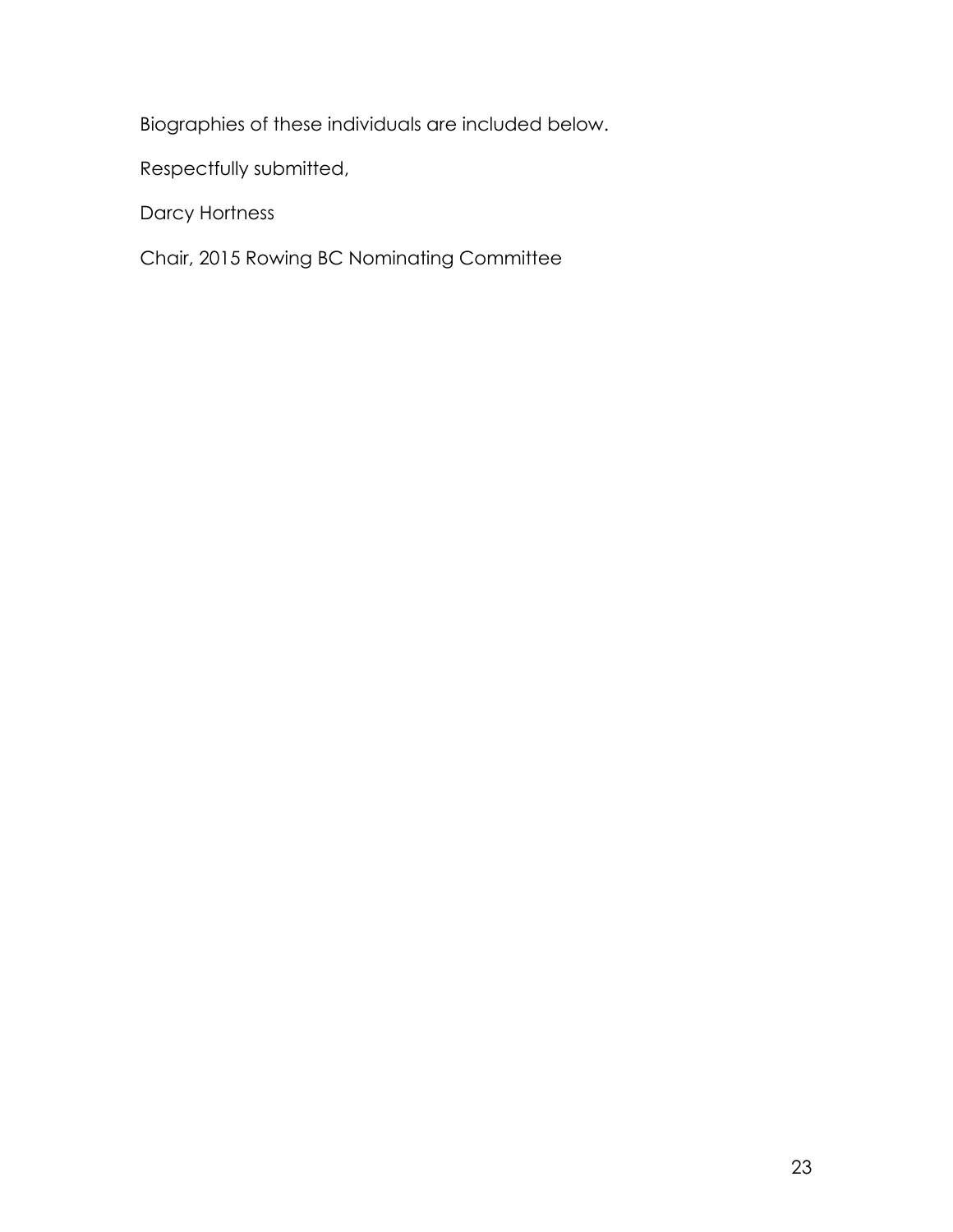# **Nominating Committee-endorsed Slate of Candidates**

# **Treasurer- Laurel Glanfield (Incumbent)**

Having been the Secretary of Rowing BC since 2010, Laurel was already familiar with the organization's funding sources and financial management when she was elected to the role of Treasurer in 2013. Her problem-solving attitude and her professional experience has enabled her to assist Rowing BC in refining our financial procedures. Laurel obtained her Certified General Accountant designation in 1987, and is the proprietor of a public practice and consulting firm located in Langley, BC, which focuses on owner-managed businesses, tax consulting, and organizational change implementation. She also served for many years as the Chairperson of the CGA-BC Surrey Langley North Delta chapter, and was awarded the JM McBeth Award of Merit for her years of service to CGA-BC.

Laurel's knowledge of Rowing BC's history will help support the sustainability of the organization. She had key roles in the development of our existing strategic plan and recent governance changes and knows what is required to keep Rowing BC moving forward in the right direction. She also understands the need for Rowing BC to remain relevant with all key stakeholders, including our member clubs, coaches, rowers, umpires, volunteers and funding agencies like ViaSport.

When Laurel isn't helping out at the Rowing BC office she enjoys spending her free time traveling, umpiring, coaching learn-to-row and rowing with friends from the Fort Langley Community Rowing Club, the club she helped to found and currently holds the role of President. Motivated by her desire to best serve the Rowing BC members and stakeholders, Laurel looks forward to continuing the work she has initiated over the past two years as Treasurer.

# **Director at Large- David Calder**

David has been involved in the sport of rowing for the past 23 years, with involvement as a competitor, coach and club administrator. With a BA in Literature and Creative Writing from the University of Washington, David has leveraged his strong communication skills to gain work experience both inside and out of the rowing community.

While he competed in his Olympic quadrennials, David worked in the BC Public Service in community relations and engagement roles in the resource development field. His experience with the BC Government, and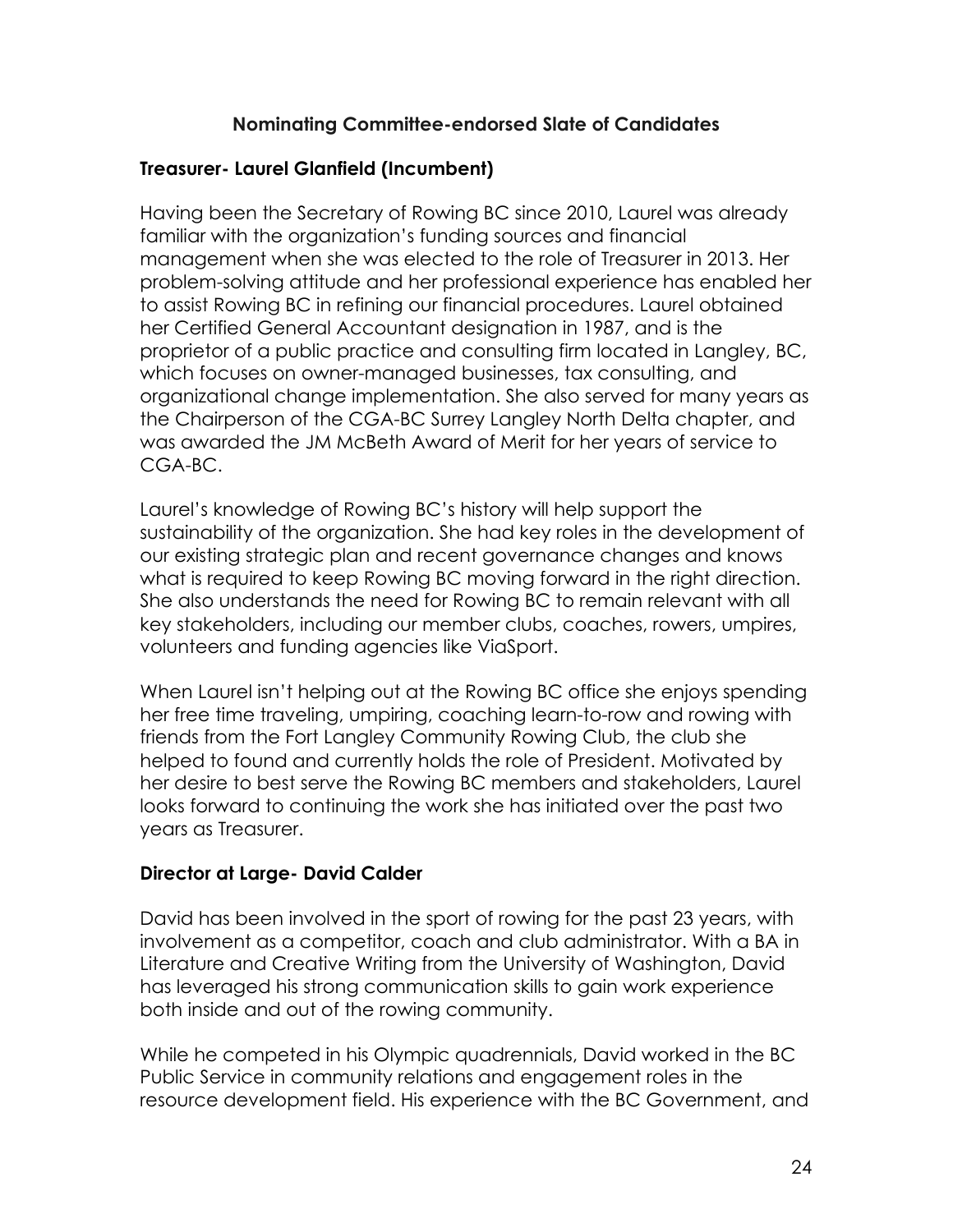how Provincial Ministries operate will be an asset to Rowing BC as we look to leverage more provincial support.

Currently David is two years into a five-year term as a Director with the BC Games Society. While holding a position on the Sport Committee, David has gained insight into Best Practices for Provincial Sport Organizations in BC. David's knowledge and insider's view of the sport sector will be another asset to Rowing BC as we move forward developing strong partnerships with other organizations to address our strategic priorities.

For the past two years David has guided the SMUS Community Rowing Centre, along with the Gorge Narrows Rowing Club through organizational changes that have solidified their sustainability. Because of his work at local clubs, he has recently expanded his rowing network and Rowing BC can benefit from having another connection to our local rowing community.

David knows the power this sport has to positively impact people of all stripes, young and old, with a wide variety of goals and measures of success. David looks forward to the opportunity to serve on the board, and if elected will work hard to continue to make this sport valuable to participants in all developmental stages.

# **Director at Large- Susan Wilkinson**

Susan began her rowing career as a varsity student athlete at the University of British Columbia. After graduating with her Bachelor of Science in Nursing, she continued to compete in rowing with the National Team and later as a lightweight.

Susan has worked in Community Health for 26 years. Through positions in clinical practice leadership and managing the development & implementation of community programs in the Fraser Health Authority, she has experience in: strategic planning, program development, performance measurement/quality improvement, and policy & procedure writing. In 2013 she stepped back from full time employment and currently does contract work in program development for Fraser Health.

As a member of the Burnaby Lake Rowing Club executive, she served as Director at Large (2003-2008) and Vice President (2008-2012). She is currently a member of the Burnaby Lake Rowing Club Athlete Support Committee. In 2012 Susan became a licensed RCA Umpire and officiates at many regattas annually, both provincially and nationally. Two of